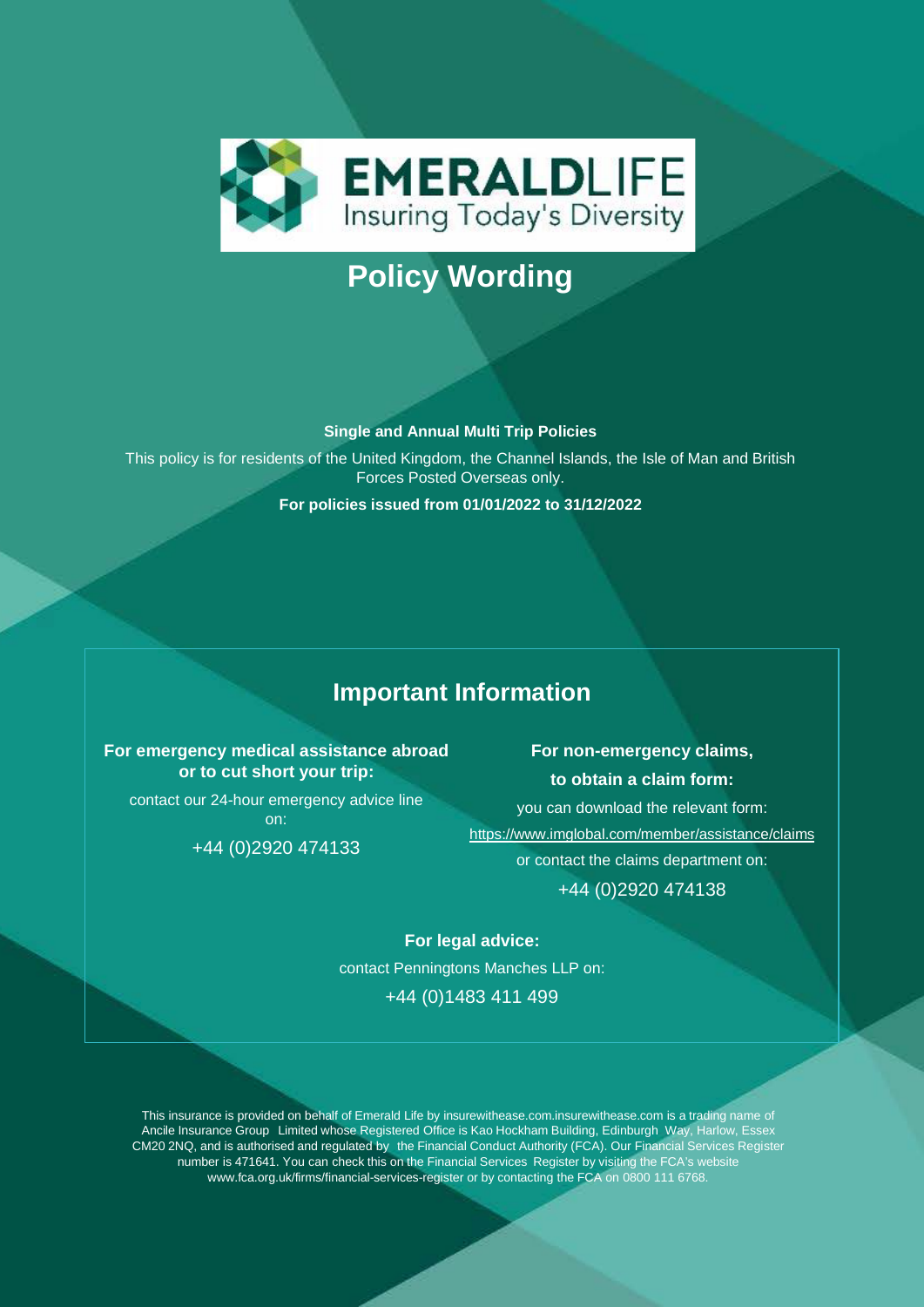# Policy Wording Content **Page**

| About us                                                                                                                                                                                                                                        | 1            |
|-------------------------------------------------------------------------------------------------------------------------------------------------------------------------------------------------------------------------------------------------|--------------|
|                                                                                                                                                                                                                                                 | 1            |
| Accurate and relevant information example and the state of the state of the state of the state of the state of                                                                                                                                  | 1            |
|                                                                                                                                                                                                                                                 | $\mathbf{1}$ |
| Claims and the control of the control of the control of the control of the control of the control of the control of the control of the control of the control of the control of the control of the control of the control of t                  | 2 & 21       |
|                                                                                                                                                                                                                                                 | 2 & 12       |
| If you need medical assistance when you are away                                                                                                                                                                                                |              |
| Medical Treatment (important considerations)                                                                                                                                                                                                    |              |
| Repatriation (important considerations for bringing you home)                                                                                                                                                                                   |              |
| In the event you receive out-patient treatment when travelling                                                                                                                                                                                  |              |
|                                                                                                                                                                                                                                                 | $3 - 4$      |
| Non-travelling relatives                                                                                                                                                                                                                        |              |
| <b>Waiting List</b>                                                                                                                                                                                                                             |              |
| Change in circumstances                                                                                                                                                                                                                         |              |
| Pregnancy                                                                                                                                                                                                                                       |              |
| How your policy works                                                                                                                                                                                                                           | 4            |
| Your policy wording                                                                                                                                                                                                                             |              |
| Cancelling your policy                                                                                                                                                                                                                          |              |
| Medical cover                                                                                                                                                                                                                                   |              |
| Medicare                                                                                                                                                                                                                                        |              |
| USA medical costs                                                                                                                                                                                                                               |              |
| <b>Definitions</b>                                                                                                                                                                                                                              | $5 - 7$      |
| General conditions and exclusions applying to all sections of cover                                                                                                                                                                             | $7 - 8$      |
|                                                                                                                                                                                                                                                 | $8-9$        |
| Curtailment (Policy B Section 1)                                                                                                                                                                                                                | $9 - 10$     |
| Missed departure and travel delay (Policy B Section 2) 10-11 10-11 10-11                                                                                                                                                                        |              |
| Personal Accident (Policy B Section 3) 2008 2010 2020 2021 2021 2022 2021 2022 2021 2022 2022 2023 2024 2022 20                                                                                                                                 | 11           |
| Emergency medical and repatriation expenses (policy B Section 4) expenses the state of the state of the state of the state of the state of the state of the state of the state of the state of the state of the state of the s                  | $12 - 14$    |
| Hospital benefit<br>Emergency dental treatment                                                                                                                                                                                                  |              |
| Loss of medication                                                                                                                                                                                                                              |              |
| If you need medical assistance when you are away                                                                                                                                                                                                |              |
| Medical Treatment (important considerations)                                                                                                                                                                                                    |              |
| Repatriation (important considerations for bringing you home)                                                                                                                                                                                   |              |
| In the event you receive out-patient treatment when travelling                                                                                                                                                                                  |              |
|                                                                                                                                                                                                                                                 | 14-15        |
| Delayed baggage                                                                                                                                                                                                                                 |              |
| Personal Money                                                                                                                                                                                                                                  |              |
| Loss of passport and travel documents (Policy B Section 6) [2010] [2010 Contract to the US of Daniel Contract to Discover 100 Contract to Discover 100 Contract to Discover 100 Contract to Discover 100 Contract to Discover                   | 15           |
| Personal liability (Policy B Section 7)                                                                                                                                                                                                         | 15-16        |
|                                                                                                                                                                                                                                                 | 16-17        |
|                                                                                                                                                                                                                                                 | 17           |
| Hijack (Policy B Section 10) Expansion of the control of the control of the control of the control of the control of the control of the control of the control of the control of the control of the control of the control of                   | 17           |
| Kennel and cattery expenses (Policy B Section 11) <b>Example 2018</b> 2019 12:00 Fig. 2019                                                                                                                                                      | 18           |
| Wintersports extension (Policy B) Manual According to the Contract of the Contract of the Contract of the Contract of the Contract of the Contract of the Contract of the Contract of the Contract of the Contract of the Cont                  | 18-19        |
| Ski equipment                                                                                                                                                                                                                                   |              |
| Ski Hire                                                                                                                                                                                                                                        |              |
| Ski Pack                                                                                                                                                                                                                                        |              |
| Piste Closure                                                                                                                                                                                                                                   |              |
| Avalanche closure                                                                                                                                                                                                                               |              |
| Sports and hazardous activities_                                                                                                                                                                                                                | 20-21        |
| Sports and hazardous activities endorsement                                                                                                                                                                                                     |              |
| Category A activities list                                                                                                                                                                                                                      |              |
| Category B activities list                                                                                                                                                                                                                      |              |
| Category C activities list                                                                                                                                                                                                                      |              |
| Scuba diving endorsement                                                                                                                                                                                                                        |              |
| If you need to claim_                                                                                                                                                                                                                           | 21           |
| Data protection - Personal information entrance and all the control of the control of the control of the control of the control of the control of the control of the control of the control of the control of the control of t                  | $21 - 22$    |
| Purpose of collection                                                                                                                                                                                                                           |              |
| Disclosure                                                                                                                                                                                                                                      |              |
| Privacy policy<br>Our promise to you are all the state of the state of the state of the state of the state of the state of the state of the state of the state of the state of the state of the state of the state of the state of the state of | 22           |
| How to complain the state of the state of the state of the state of the state of the state of the state of the                                                                                                                                  | 22           |
| Financial services compensation scheme (FSCS) examples the service of the services of the services of the services of the services of the services of the services of the services of the services of the services of the serv                  | 22           |
|                                                                                                                                                                                                                                                 |              |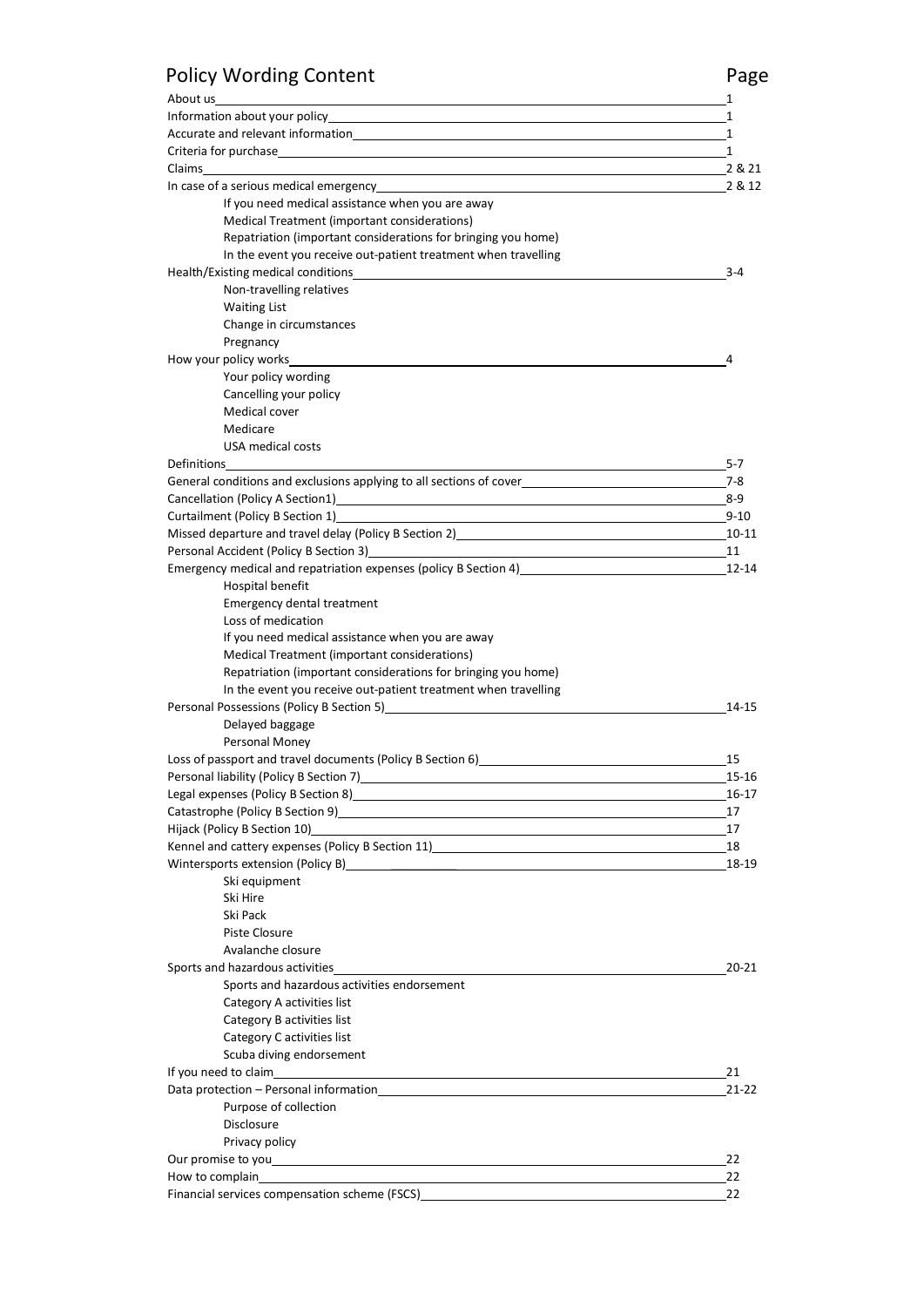# **ABOUT US**

Your travel policy is specially arranged by insurewithease.com. insurewithease.com is a trading name of Ancile Insurance Group Limited who are Registered in England and Wales under company number 05429313, registered office at Kao Hockham Building, Edinburgh Way, Harlow, Essex CM20 2NQ, and is authorised and regulated by the Financial Conduct Authority (FCA). **Our** Financial Services Register number is 471641. **You** can check this on the Financial Services Register by visiting the FCA's website www.fca.org.uk/firms/financial-services-register or by contacting the FCA on 0800 111 6768. This policy is underwritten by Red Sands Insurance Company (Europe) Ltd. Red Sands Insurance Company (Europe) Limited is registered in Gibraltar Reg. No: 87598. Registered office: Level 3 Ocean Village Business Centre, 23 Ocean Village Promenade, Gibraltar. Red Sands Insurance Company (Europe) Limited is authorised and regulated by the Gibraltar Financial Services Commission and is subject to regulation by the Financial Conduct Authority and limited regulation by the Prudential Regulation Authority in respect of business underwritten in the UK (No: 231635). Red Sands Insurance Company (Europe) Limited is a member of the UK's Financial Services Compensation Scheme and Association of British Insurers. The FSCS exists to protect customers of financial services firms that have failed. If the company you've been dealing with has failed and can't pay claims against it, the FSCS can step in to pay compensation. See [www.fscs.org.uk/.](http://www.fscs.org.uk/)

Details of the group's financial strength can be viewed on the Red Sands website. See www.redsands.gi.

**We** have appointed IMG Global Response for **our** 24/7 emergency assistance services and claims management. IMG Global Response operate under the medical supervision of their in-house team of highly experienced doctors and nurses who oversee all medical cases. Global Response Ltd is a 100% subsidiary of International Medical Group® (IMG®). IMG, a SiriusPoint company, registered in England and Wales under company number 05830667, registered office at 254 Upper Shoreham Road, Shoreham-By-Sea, West Sussex, BN43 6BF

# **INFORMATION ABOUT YOUR POLICY**

It is important that you read this policy document along with your schedule of cover carefully to ensure that it meets your requirements and that you understand the conditions and what is and what is not covered by this policy.

The policy is designed to cover most events; however, it will not provide cover for all circumstances, and **we** expect that **you** take all possible care to safeguard against accident, injury, loss or damage as if **you** had no insurance cover.

You will find full details of the cover, conditions, and exclusions in this policy. If you have any queries, or require additional cover please contact the issuing agent.

Cover is provided for each traveller whose name appears on the insurance documentation and where the policy premium has been paid. In the event that **you** have paid for a **trip** on behalf of other individuals not insured by this policy please be advised that **your** policy only provides cover for **your** proportion of **trip** costs, as opposed to the amount **you** have paid on behalf of others. If the Schedule of Cover and limits show NIL/No cover then that section of the policy is not applicable to the insurance cover **you** have purchased. **We** have a cancellation and refund policy, which **you** will find in full later in this document.

# **ACCURATE AND RELEVANT INFORMATION**

**You** have a duty to take reasonable care to answer questions fully, honestly, accurately, to the best of **your** knowledge and any information **you** give to **us** must not be misleading. This applies when **you** take the policy out, at any time during the policy period and in the event of a claim.

The terms of any insurance that **we** arrange on **your** behalf will be based upon the information provided by **you** to **us**. If **you** don't understand the meaning of any question, or do not know the answer it is vital that **you** tell **us**. Once cover has been arranged, **you** must contact **us** immediately to notify **us** of any changes to the information that has been previously provided to **us**. The most serious consequence of failing to provide full, and accurate information, or misleading information before **you** take out insurance or when **your** circumstances change, could be the invalidation of **your** cover and in that instance, it would mean that a claim will be rejected.

**We** reserve the right to cancel **your** policy from inception and refuse all claims made against it following a misrepresentation or suspected fraud. In the event that it becomes necessary to cancel **your** policy, we will issue immediate notice of cancellation of the policy by email and/or recorded delivery to **you** at **your** last known address.

# **CRITERIA FOR PURCHASE**

This insurance is sold on the understanding that **you** agree with all of the following points unless an amendment has been agreed with **us** and **we** have confirmed in writing:

- **you** will not be covered If **your trip** has already started, when the insurance was purchased.
- **you** must be in the **United Kingdom**, **Channel Islands**, Isle of Man or **BFPO** when the policy starts and when the policy ends.
- travel must take place within the dates shown on **your** schedule of cover.
- there is no cover under this policy if you purchase this insurance and are aware of circumstance that are likely to lead to a claim.
- for international travel the policy is only valid for **trip**s commencing in and returning to the **United Kingdom**, **Channel Islands**, Isle of Man or **BFPO** and **you** must have a pre-booked outbound and a return coach, ferry, **flight, train** or **cruise**. For all **trip**s (including **trip**s in the **United Kingdom**) the policy must cover the whole duration of the **trip** for the insurance to be valid.
- **you** are a **resident** of the **United Kingdom**, the **Channel Islands**, Isle of Man or **BFPO** and have not spent more than 6 months abroad in the year prior to purchasing the policy.
- **you** must be registered with a General Practitioner in the UK, Isle of Man or **Channel Islands.**
- **you** are not travelling specifically to receive medical treatment during **your trip** or in the knowledge that **you** are likely to need treatment
- **you** are not travelling against medical advice and are fit and able to undertake the planned **trip**
- **you** are not travelling for more than 94 consecutive days on a single trip policy
- **you** are not travelling for more than 31 consecutive days on Silver and Gold annual multi-trip policies and 45 days on a Platinum annual multi-trip policy (unless the appropriate premium has been paid to increase the single trip duration and this is confirmed in writing).
- **you** are not travelling independently of the named insured adults on the policy where they are under 18 years of age.
- Single trip policies have a maximum age limit of 75 years at the time of issue of the policy.
- Annual Multi-trip polices have a maximum age limit of 65 years at the time of issue of the policy.
- **you** are travelling with the intention to return to the **United Kingdom**, **Channel Islands**, Isle of Man or **BFPO** within **your trip** dates unless an extension has been agreed with **us** and **you** have received confirmation in writing.
- **you** are not awaiting an initial diagnosis for symptoms **you** are currently experiencing. **We** are unable to provide any cover until **you** have a confirmed diagnosis.
- All **existing medical conditions** must be disclosed as well as any previous **existing medical conditions** which could have an impact on **your** current health and any additional premium required must be paid.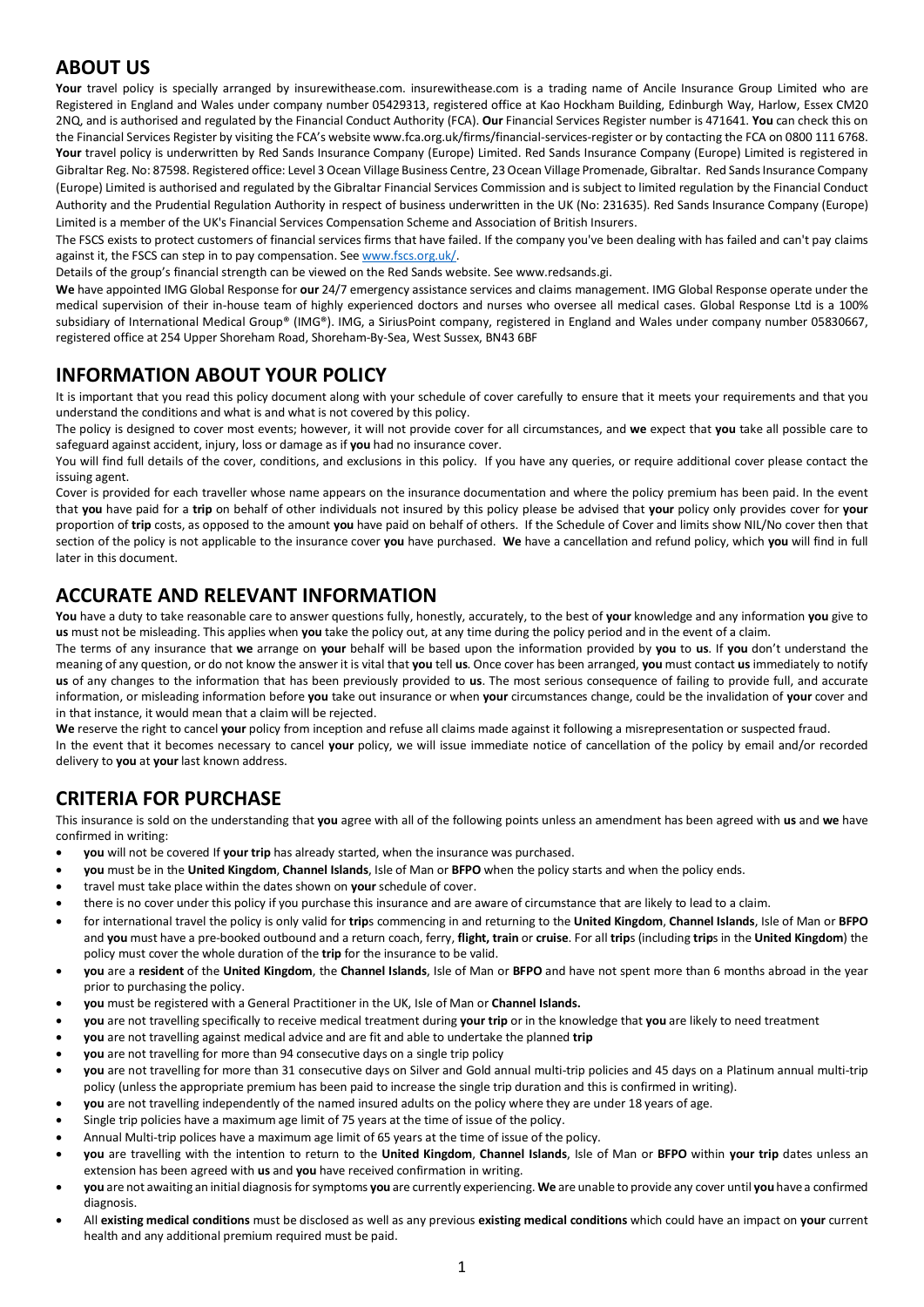# **CLAIMS**

**To make a non-emergency claim** on the policy please visit https://www.imglobal.com/member/assistance/claims or call +44 (0)2920 474138. Open 9am-5pm Monday-Friday.

# **IN CASE OF A SERIOUS EMERGENCY**

### **If you need medical assistance when you are away, you should call 112 in Europe, 911 in the USA and Canada or the local equivalent of 999.**

**You must then call our** 24/7 assistance team, on **+44 (0)2920 474133** to authorise cover.

Customers should receive emergency medical treatment or management regardless of their ability to pay or any other consideration. A failure or refusal by a treating hospital or treating doctor to provide **emergency treatment**, management or care is a clear breach of an established duty of care.

**This is a travel insurance policy and not private medical insurance.** This means there is no cover for any expenses incurred in private medical facilities if **we** have confirmed medically **capable public facilities** are/were available. **We** reserve the right to organise a transfer from a private medical facility to a public medical facility where medically appropriate.

Whilst the actual medical care **you** receive is in the hands of the local doctors treating **you**, **we** can obtain the medical information **we** need from them to establish what is wrong, as well as their treatment and discharge plans. **We** can support **you** in the event **you** are admitted to a facility that may not be capable for **your** clinical needs or where there are concerns over practice. In order for **us** to discuss **your** medical condition with **your** doctors, **you** will need to sign a release of information authorising **our** claims administrator to access **your** medical records. **You** should keep copies of medical documents provided by the local doctors and submit them to support **your** claim.

**We** will then advise on, and can put in place, suitable **repatriation** plans to get **you home** as soon as it is medically safe to do so. **We** will liaise with the treating doctor to get a fit to fly certificate when needed, and with aero-medical experts who will advise on both the timing and method of **repatriation** that is best suited to **your** individual needs and **your** recovery.

# It is important that **you** are aware of the following:

# **Medical Treatment (important considerations)**

- There is no cover for:
	- routine, non-emergency, elective cosmetic or elective treatment
	- − treatment that can wait until **you** return **home**
	- − Any expenses incurred in private medical facilities if **we** have confirmed medically **capable public facilities** are/were available.
- **The 24/7 assistance** doctors are not treating **you**; they are not responsible or in control of the clinical care **you** are receiving in a medical facility.
- **We** reserve the right to organise a transfer from a private medical facility to a public medical facility where medically appropriate.
- Having travel insurance does not ensure a 'fast track' medical service from the treating facility, much like the NHS emergency service rooms can be busy at certain times and so it is possible **you** may have to wait as **you** would in **your** local NHS hospital unless **you** require critical care.
- Once **you** are discharged from hospital this does not always mean **you** are fit to fly **home** For example, if **you** were in the **United Kingdom** and suffered the same injury/**illness**, then **you** would not consider flying out on holiday so soon after surgery/treatment/incident. In an instance like this **you** must speak to the 24/7 assistance team for advice.
- Some medical facilities may raise charges that are far in excess of what is customary and reasonable; **we** will deal with such bills directly and there is no need for **you** to pay them. **You** simply need to pass any correspondence about such bills to **our** claims administrator to ensure **we** can provide full financial protection.

# **Repatriation (important considerations for bringing you home)**

- Coming **home** straight away is not always an option even if **you** are considered 'fit to fly' by the treating doctor.
- **We** have a medical team with experience in aviation medicine who will advise on both the timing and method of **repatriation** which is best suited to **your** individual needs and **your** recovery.
- Most airlines require specific criteria to be met in order to accept a 'medical passenger'.
- Things change if **your** health, stability, or vitals change then so do the plans.
- Availability of air ambulances, stretchers and appropriate medical escorts can be limited in specific areas and at different times of the year.
- Air Ambulances are 'flying intensive care units' and are only used to transport critical patients to a hospital in the **United Kingdom** when medically necessary.

# **In the event that you do receive out-patient treatment when you are travelling**

**In European Union Countries –** The Global Health Insurance Card (GHIC) allows **you** (provided **you** are a **United Kingdom** or **BFPO resident**) to access state-provided healthcare in all European Union (EU) countries, excluding Switzerland, Iceland, Liechtenstein. The GHIC is also not valid in Norway, however **you** can use a **UK** passport to get medically necessary state healthcare in Norway. **We** strongly recommend that **you** carry **your** GHIC with **you** when travelling abroad. Remember to check **your** GHIC is still valid before **you** travel. Applying a[t https://services.nhsbsa.nhs.uk/cra/where-will-you-live](https://services.nhsbsa.nhs.uk/cra/where-will-you-live) for the card is free. If **your** GHIC is accepted whilst obtaining medical treatment abroad **your** policy **excess** will be reduced to Nil (with the exception of increased **excess** relating to declared **medical conditions**).

If **you** are travelling outside the EU, then there are some countries that have reciprocal agreements with the **UK** and the Channel Islands and these can be found on [www.nhs.uk/NHSEngland/Healthcareabroad/countryguide/NonEEAcountries/Pages/Non-EEAcountries.aspx](http://www.nhs.uk/NHSEngland/Healthcareabroad/countryguide/NonEEAcountries/Pages/Non-EEAcountries.aspx) . Please note **residents** of the Isle of Man or **Channel Islands** are not eligible for a GHIC. Any **UK** issued European Health Insurance Card (EHIC) remains valid until the date of expiry on the card. **You** will be responsible for 75% of the medical charges if treated in a private facility, where **we** have made you aware that there were/are **capable public facilities** available to **you**.

**In Australia** – **you** should enrol for Medicare, and have it accepted.

Using these agreements in public facilities will mean that medical treatment will be free, or at a reduced cost, and **your** standard policy **excess** will be waived from any claim **you** may make. **You** will be responsible for 75% of the medical charges if treated in a private facility, where **we** have made you aware that there were/are **capable public facilities** available to **you**.

**In the United States** – **you** should contact **the 24/7 assistance team as** soon as possible, **USA** based medical facilities may raise charges that are far in excess of what is reasonable and customary and due to local practices, **you** may be contacted due to balance billing by collection agencies.

Everywhere else in the World – if there is no **capable public facility** that will treat **you** free of charge, **you** can pay the medical facility and retain all receipts so that **you** can make a claim when **you** get **home** provided the costs do not exceed £500.

**If the costs exceed or are likely to exceed £500; or if you are admitted to hospital, you must call the 24/7 assistance team on: +44 (0)2920 474133** to authorise cover

**If you do not follow these instructions or the advice and recommendations of the 24/7 assistance team your claim may be rejected or not paid in full.**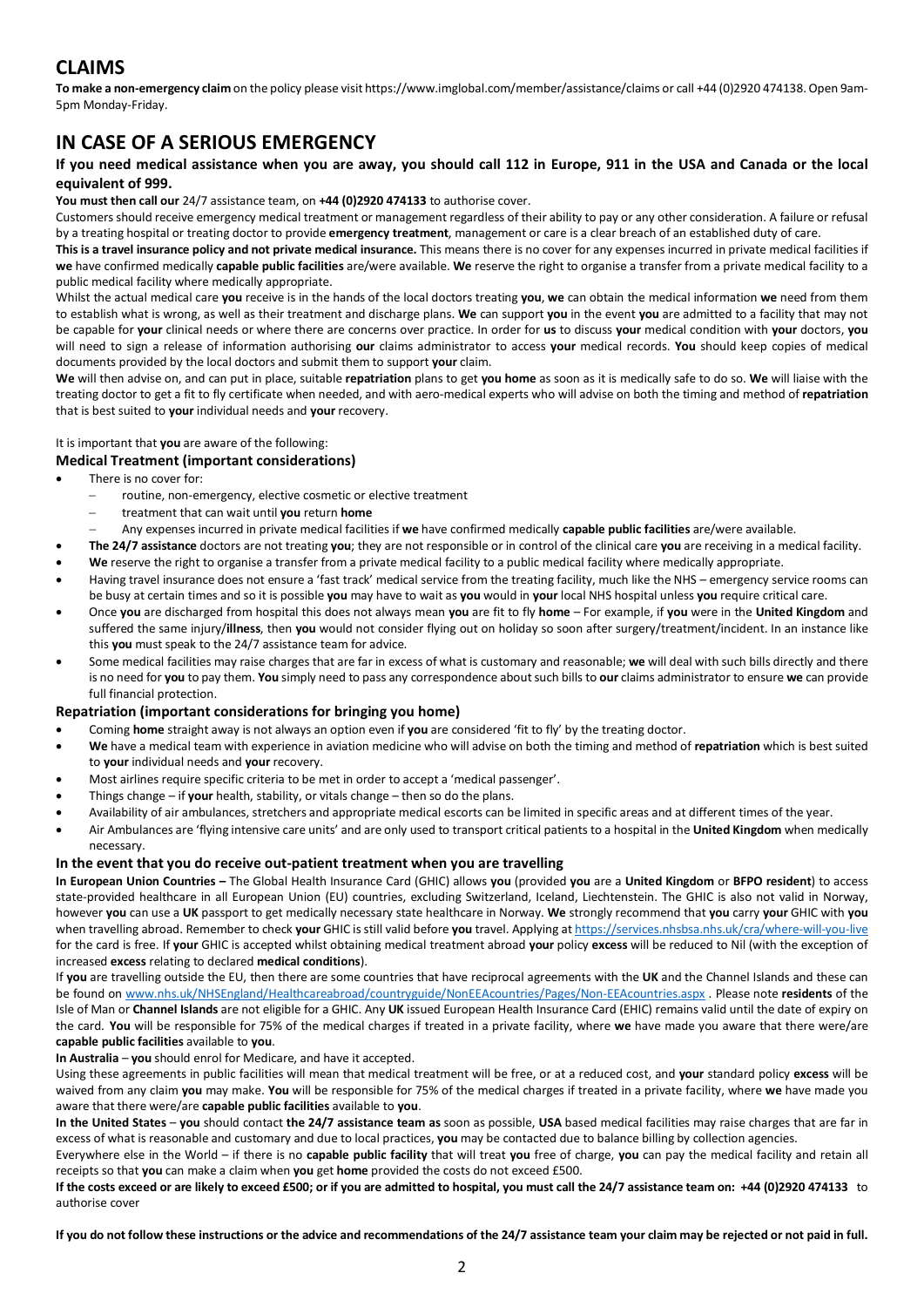# **HEALTH/EXISTING MEDICAL CONDITIONS**

This policy contains health restrictions that apply to the cover provided under the Cancellation, **Curtailment** and Emergency medical and repatriation expenses sections.

For the purposes of this insurance, **you** are considered to have an **existing medical condition** if **you** answer "Yes" to any of the following questions, which **you** were asked when **you** applied for insurance with **us:**

### **Have you or anyone insured on the policy:**

- 1. Had or has any of the following Medical Conditions for which **you** have attended medical consultations, received, or been referred for any treatment, surgery, or a clinic in the last two (2) years.
	- Diabetes mellitus.
	- Cancer.
	- any growth or form of malignancy.
	- epilepsy or fits.
	- asthma, bronchitis, or any other lung or respiratory condition.
	- any kidney or bladder disorder.
- 2. Had or has any other Medical Condition that is on-going; or from which **you** have suffered symptoms or required medical attention or treatment in the last two (2) years.
- 3. Ever had or have.
	- any cardiovascular problem (e.g., heart attack, angina, chest pain, palpitations, any other heart condition, hypertension (raised blood pressure), blood clots, raised cholesterol).
	- or any cerebrovascular problem (e.g., stroke, transient ischaemic attack, brain haemorrhage).
- 4. ever had any stress, anxiety, depression, or psychiatric condition such as eating disorders, drug or alcohol abuse or mental illness for which you have been treated or diagnosed

### **Please note that we are unable to provide cover at all if you or anyone to be insured are:**

- 1. awaiting the results of medical tests or investigations.
- 2. travelling against the advice of a medical practitioner.
- 3. travelling for the purpose of obtaining medical treatment.
- 4. on a hospital waiting list.
- 5. receiving on-going dialysis treatment.
- 6. been given a terminal prognosis.

#### **Note**:

All **existing medical conditions** must be disclosed as well as any previous **medical conditions** which could have an impact on **your** current health. **Our** policy will NOT provide cover for any claims directly or indirectly related to drug or alcohol abuse

#### **Please note:**

- 1. **you** must be healthy and fit to undertake **your** planned trip.
- 2. **You** must not travel against medical advice or with the intention of obtaining medical treatment or consultation abroad.
- 3. **We** will cover **you** for **existing medical conditions you** have declared to us and which **we** have accepted in writing. These medical conditions are set out in **your** "Medical Declaration".
- 4. **You** must declare all **existing medical conditions** as well as any previous **medical conditions** which could have an impact on **your** current health. If **you** declare some **existing medical conditions** and not others **your** policy may be cancelled or treated as if it never existed, and **your** claims may be rejected or not fully paid.
- 5. **We** may require an additional premium to cover **your existing medical conditions**. Should **you** decide not to pay the additional premium for an **existing medical condition, you** will not be eligible for cover and **your** policy will be cancelled in line with the cancellation terms of the policy.
- 6. **We** will not cover **you** if your state of health was worse than **you** declared to **us** at the time you purchased this policy.
- 7. Please check that the information set out in the "Medical Declaration" is correct. If not, **you** must call Insurewithease.com on 0330 131 9950 to tell **us**. If the information is incorrect **your** policy may be cancelled or treated as if it never existed, and **your** claims may be rejected or not fully paid.
- 8. **Your** policy may be cancelled or treated as if it never existed and/or **your** claims may be rejected or not fully paid if a claim is made relating to any medical condition, **illness** or injury of **you**, or any person who **your** travel depends on, which **you** or they knew about before **you** bought this insurance, or which develops before **your** outward journey where **we** have not been notified and confirmed in writing it is covered.
- 9. **We** reserve the right to increase the premium, increase the excess, exclude the **existing medical condition**, or withdraw the cover should the stability of the **existing medical condition** make it necessary.
- 10. Each Insured Person who has an **existing medical condition** must have declared their **existing medical conditions** to **us** either through our website or by telephone on 0330 131 9950 before each **Period of Insurance**.
- 11. any claim arising directly or indirectly from an existing medical condition affecting a close relative or **travelling companion**, who is not insured on this policy whether travelling or not, or person with whom **you** intend to stay whilst on **your trip** will not be covered.

### **Change in circumstances (including change in your health)**

If **you** suffer an injury, **illness** or **change in your health**, including any changes to medication, after taking out this insurance but before starting **your trip** (this is known as a change in circumstance). Any change in circumstances must be notified to **us** and accepted in writing**.** in order to be covered under all sections of the policy. **You** will only be covered under the cancellation section of this policy until we have accepted any changes.

To declare a change in **your** circumstances, **you** must contact **your issuing agent** during office hours on 0330 131 9950 to see if **we** can provide cover for **your trip**. **We** may, in the light of such changed circumstances, not be able to continue cover under this insurance. In this instance **we** will cover **you** for any loss of deposit or cancellation charges **you** have necessarily incurred up to the date of the change of circumstances that are normally covered under Policy A Section 1 of this insurance. In these circumstances, no policy **excess** will be applied.

### **Pregnancy**

Pregnancy and Childbirth are not considered to be **existing medical conditions**. **Our** policies are designed to include cover under the Cancellation section, **Curtailment** section and Emergency Medical and **Repatriation** Expenses section) for Pregnancy and Childbirth from week 0 to week 28 inclusive for a single pregnancy, or week 0 to week 24 inclusive for a multiple pregnancy, whilst **you** are away.

From the start of week 29 and up until week 40 for a single pregnancy, or the start of week 25 and up until week 40 for a multiple pregnancy, cover is only provided under the Cancellation section, **Curtailment** section and Emergency Medical and **Repatriation** Expenses section if any of the following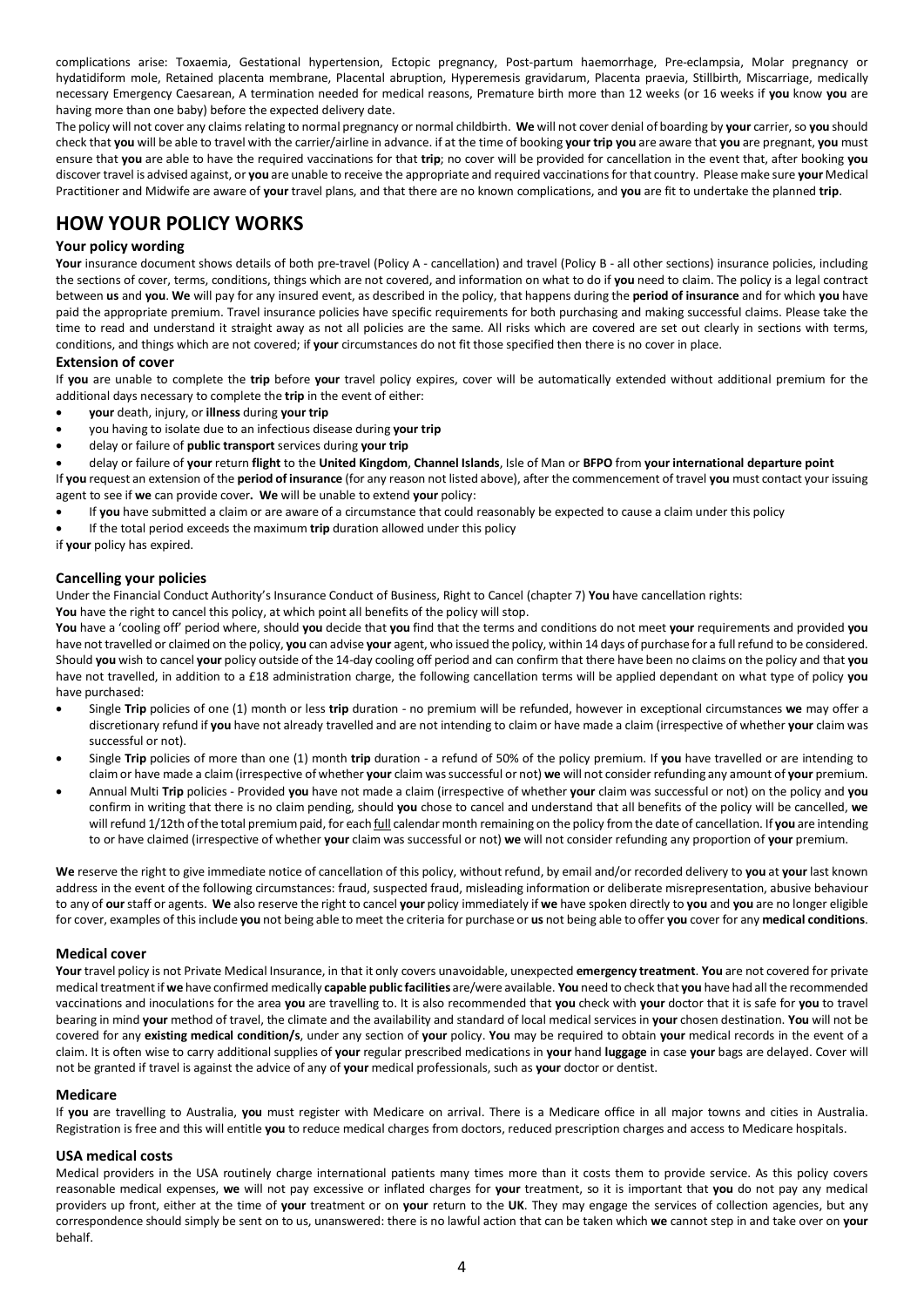# **DEFINITIONS**

When these words are used throughout **your** policy, they will always have this meaning:

| <b>DEFINITION</b>        | <b>MEANING</b>                                                                                                                              |
|--------------------------|---------------------------------------------------------------------------------------------------------------------------------------------|
| <b>Accidental bodily</b> | death or injury caused by external, violent, and accidental means.                                                                          |
| injury                   |                                                                                                                                             |
| <b>Australia and New</b> | Australia, including Territory of Cocos (Keeling Islands, The Territory of Christmas Island, Norfolk Island and Lord Howe Island),          |
| Zealand                  | and New Zealand, including the Cook Islands, Niue and Tokelau.                                                                              |
| <b>Back country</b>      | Guided Skiing in terrain which are in remote areas away from groomed pistes, not within ski boundaries and outside of patrolled             |
|                          | resort boundaries, this includes terrain that has been accessed by a ski lift but then requiring a hike, ski, climb or skidoo to            |
|                          | reach areas of side country or back country.                                                                                                |
| <b>Beach swimming</b>    | Within fifty (50) metres of the shore, in areas marked with safety buoys and under the supervision of a lifeguard.                          |
|                          |                                                                                                                                             |
| Benelux                  | Belgium, Polland and Luxembourg plus France and Germany                                                                                     |
| <b>BFPO</b>              | <b>British Forces Posted Overseas</b>                                                                                                       |
| <b>Business</b>          | Someone you work with, who due to the nature of their job means their absence from work requires you to cancel or alter                     |
| associates               | your trip. A senior manager or director of the business must confirm this in the event of a claim.                                          |
| <b>Business</b>          | Any business owned property that is fundamental to the business. Examples of equipment include devices such as mobile                       |
| equipment                | phones, Tablets, tools, laptops, and business samples.                                                                                      |
| <b>Business samples</b>  | Business goods, samples and equipment taken on an insured journey by an insured person and that are owned by you or your                    |
|                          | employer.                                                                                                                                   |
| Capable public           | (For the purposes of medical treatment abroad) - means a state medical facility which has the facilities and expertise to treat             |
| facility / facilities    | the medical condition (illness or injury) as determined by us and / or their appointed representative                                       |
| Cash                     | Sterling or foreign currency in note or coin form.                                                                                          |
| Catastrophe or           | A natural event such as avalanche, blizzard, earthquake, flood, forest fire, hurricane, lightning, tornado, tsunami, or volcanic            |
| Natural                  | eruption.                                                                                                                                   |
| Catastrophe              |                                                                                                                                             |
| Change(s) in your        | Any deterioration or change in your health between the date the policy was bought and the date of travel, this includes new                 |
| health                   | medication, change in regular medication, deterioration of a previously stable condition, referral to a specialist, investigation           |
|                          | of an undiagnosed condition or awaiting treatment/consultation.                                                                             |
| <b>Channel Islands</b>   | Jersey, Guernsey, Alderney, Sark, Herm, Jethou, Brecqhou and Lihou.                                                                         |
| <b>Close relative</b>    | Spouse or partner of over 6 months, parents, grandparents, legal guardians, foster child, parents-in-law, daughter-in-law, son-             |
|                          | in-law, brother-in-law, sister-in-law, stepparents, stepchild, stepbrother, stepsister, aunt, uncle, brother, sister, child,                |
|                          | grandchild, niece, nephew, or fiancé(e).                                                                                                    |
| Connecting               | A connecting flight, watercraft, train, or motor vehicle which departs your first scheduled stop-over destination twelve (12)               |
| transport                | hours after arrival from your international departure point.                                                                                |
| Cruise                   | A pleasure voyage, sailing as a passenger on a purpose-built ship on river/s, sea/s or oceans that may include stops at various             |
|                          |                                                                                                                                             |
|                          |                                                                                                                                             |
|                          | ports.                                                                                                                                      |
| <b>Curtailment</b>       | The cutting short of your trip by your early return home or your repatriation to a hospital or nursing home in your home                    |
|                          | country. Payment will be made on the number of full days of your trip that are lost from the day you are brought home.                      |
| <b>Domestic flight</b>   | A flight where the departure and arrival take place within the United Kingdom, Channel Islands, or the Isle of Man.                         |
| <b>Drones</b>            | Un-manned aerial vehicles.                                                                                                                  |
| <b>Emergency</b>         | Any ill-health or injury which occurs during your trip and requires immediate medical treatment before you return home                      |
| treatment                |                                                                                                                                             |
| <b>Essential items</b>   | Underwear, socks, toiletries, and a change of clothing.                                                                                     |
| <b>Europe</b>            | Albania, Algeria, Andorra, Armenia, Austria, Azerbaijan, Azores, Balearics, Belarus, Belgium, Bosnia-Herzegovina, Bulgaria,                 |
|                          | Canary Islands, Corfu, Corsica, Crete, Croatia, Czech Republic, Denmark, Eire (The Republic of Ireland), Estonia, Faroe Islands,            |
|                          | Finland, France, Georgia, Germany, Gibraltar, Greece, Holland (Netherlands), Hungary, Iceland, Italy, KOS (Greek Island),                   |
|                          | Kosovo, Latvia, Liechtenstein, Lithuania, Luxembourg, Macedonia, Madeira, Malta, Mediterranean Islands, Moldova, Monaco,                    |
|                          | Montenegro, Morocco, Norway, Poland, Portugal, Rhodes, Romania, Russia (West of the Ural Mountains), San Marino, Sardinia,                  |
|                          | Serbia, Slovakia, Slovenia, Spain, Sweden, Switzerland, The Channel Islands, Tunisia, Ukraine, United Kingdom, The Vatican City             |
| <b>Excess</b>            | The amount you must contribute towards each claim. All excesses shown for this policy are per section and are payable by                    |
|                          | each insured person, for each incident giving rise to a separate claim and will be deducted from your claim settlement if you               |
|                          | have not made any direct payments. If you have made any direct payments, these will be refunded to you, minus any excesses                  |
|                          | which apply, on the approval of your claim. Your excess may be increased to include existing medical conditions (including                  |
|                          | anything directly or indirectly related to that condition) confirmed in writing by us. The increased excess will apply to all               |
|                          | persons insured on the policy whose claim has been caused by the declared medical condition.                                                |
| <b>Excursion</b>         | A short journey or activity undertaken for leisure purposes.                                                                                |
| <b>Existing medical</b>  | Any disease, illness, or injury, including any psychological conditions which you knew about before you bought this insurance,              |
| condition                | or which develops before your outward journey and where you answer "Yes" to any of the questions stated under the Health                    |
|                          | / Existing Medical Conditions section of this policy                                                                                        |
| Family                   | Two adults and their dependents who are under the age of 18, resident in the United Kingdom and in full time education. In                  |
|                          | this scenario, a dependent is considered as children, grandchildren, stepchildren, adopted children or foster children.                     |
| <b>Family member</b>     | Any person who is related to you by blood, marriage, adoption, fostering or co-habitation.                                                  |
| <b>Flight</b>            | A service using the same airline or airline flight number.                                                                                  |
| Gadgets                  | Includes: Mobile phones, iPhones, iPads, Tablets, Smartwatches and Go Pro's.                                                                |
| Golf equipment           | Golf Clubs, Golf Balls, Golf Bag, Golf Trolley and Golf Shoes.                                                                              |
| Home                     | One of your normal places of residence in the United Kingdom, the Channel Islands, Isle of Man or BFPO.                                     |
| Home country             | Either the United Kingdom, Channel Islands, or the Isle of Man                                                                              |
| Household                | a house or home and its occupants regarded as a unit                                                                                        |
| Ill/Illness              | A condition, disease, set of symptoms or sickness leading to a significant change in your health, as diagnosed and confirmed<br>by a doctor |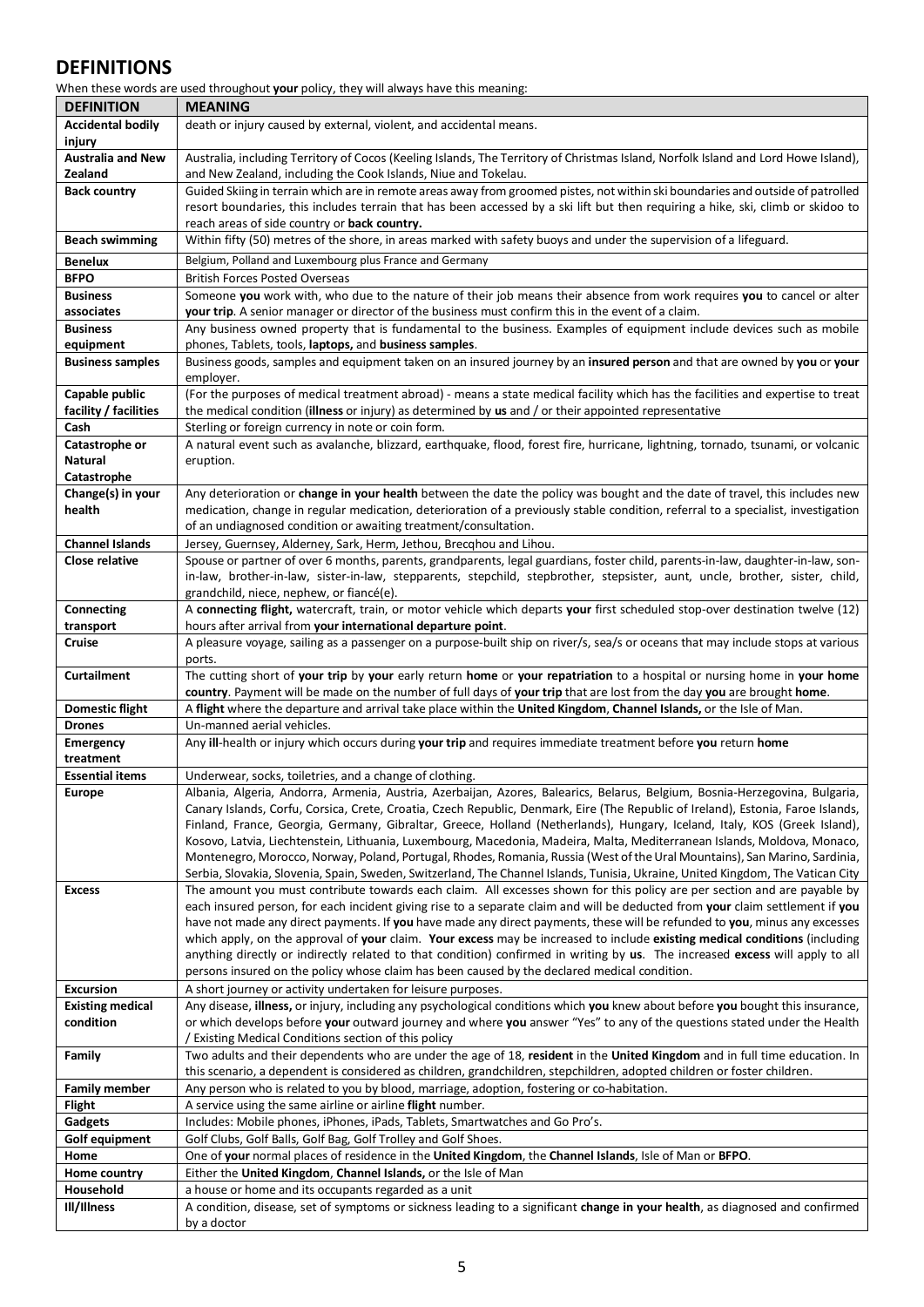| <b>Insured</b><br>person/You/Your | Each individual person in their own right named on schedule of cover                                                                                                                                                                                                                                                                                                                                                                                                                                                  |
|-----------------------------------|-----------------------------------------------------------------------------------------------------------------------------------------------------------------------------------------------------------------------------------------------------------------------------------------------------------------------------------------------------------------------------------------------------------------------------------------------------------------------------------------------------------------------|
| Inshore                           | Within twelve (12) Nautical miles off the shore.                                                                                                                                                                                                                                                                                                                                                                                                                                                                      |
| International<br>departure point  | The airport, international rail terminal or port from which you departed from the United Kingdom, Channel Islands, Isle of Man<br>or BFPO to your destination, and from where you depart to begin the final part of your journey home at the end of your trip.                                                                                                                                                                                                                                                        |
| Known event                       | An existing, publicly announced or publicly broadcasted occurrence such as government directives, unusual weather<br>conditions, road traffic accidents, passport or custom delays or a strike.                                                                                                                                                                                                                                                                                                                       |
| <b>Manual labour</b>              | Work that is physical including, but not limited to construction, installation, assembly and building work and involving the lifting<br>or carrying of heavy items in excess of 25Kg.                                                                                                                                                                                                                                                                                                                                 |
| Medical<br>conditions             | Any disease, illness, or injury, including any psychological conditions.                                                                                                                                                                                                                                                                                                                                                                                                                                              |
| <b>Mobility</b><br>equipment      | Wheelchair, motorised wheelchair, mobility scooter, walking frame, prosthetic limb, walking stick or crutches.                                                                                                                                                                                                                                                                                                                                                                                                        |
| Money                             | Travellers Cheques and non-cash equivalents.                                                                                                                                                                                                                                                                                                                                                                                                                                                                          |
| <b>Motorised vehicle</b>          | A self-propelled vehicle with an engine or motor that is either internal combustion, electric or combination of both.                                                                                                                                                                                                                                                                                                                                                                                                 |
| Off piste                         | Skiing on slopes which are un-marked and ungroomed within resort boundaries that are considered safe by resort<br>management, where ski lifts and emergency services are easily accessible and ending back at a ski area lift. Not including back<br>country or areas marked as prohibited from entry.                                                                                                                                                                                                                |
| On piste                          | Skiing on pistes marked and groomed within resort areas and always finishing at the bottom of tows or lifts within the resort<br>and never in areas that are cordoned off or restricted. All other areas are considered as 'off piste' or 'Back Country' and<br>therefore require purchase of an additional Sports and hazardous activities pack.                                                                                                                                                                     |
| <b>Offshore</b>                   | Over twelve (12) Nautical miles off the shore                                                                                                                                                                                                                                                                                                                                                                                                                                                                         |
| Open water<br>swimming            | Swimming in outdoor bodies of water such as open oceans, lakes, and rivers, outside of marked swimming areas and with the<br>absence of a lifeguard.                                                                                                                                                                                                                                                                                                                                                                  |
| Pair or set                       | Two or more items of possessions that are complementary or purchased as one item or used or worn together.                                                                                                                                                                                                                                                                                                                                                                                                            |
| Package holiday                   | any holiday where two or more components (i.e., transport and accommodation) have been booked with a tour operator and<br>therefore falls within the Package Travel Regulations.                                                                                                                                                                                                                                                                                                                                      |
| Period of<br>Insurance            | Single trip policies:<br>A single trip policy commences when you leave home in the United Kingdom, Channel Islands, Isle of Man or BFPO to start                                                                                                                                                                                                                                                                                                                                                                      |
|                                   | your trip and ends when you have returned to your home in the United Kingdom, Channel Islands, Isle of Man or BFPO as                                                                                                                                                                                                                                                                                                                                                                                                 |
|                                   | shown on the Schedule of cover and limits.                                                                                                                                                                                                                                                                                                                                                                                                                                                                            |
|                                   | The cancellation section for Single Trip insurance commences when the premium has been paid and ends when you depart the<br>United Kingdom, Channel Islands, Isle of Man or BFPO on your outward journey.                                                                                                                                                                                                                                                                                                             |
|                                   | Annual multi-trip policies:                                                                                                                                                                                                                                                                                                                                                                                                                                                                                           |
|                                   | If you have chosen an Annual Multi Trip Insurance, the outward journey and return journey from and to, your home in the                                                                                                                                                                                                                                                                                                                                                                                               |
|                                   | United Kingdom, Channel Islands or BFPO must be pre-booked prior to the outward journey and take place during the start<br>and end date of the insurance as shown on the Schedule of cover and limits. Any trips where the return date falls outside of<br>the end date shown on the schedule of cover will not be covered. The total duration of any one trip is limited to a maximum<br>of 31 days and any trip exceeding this duration will not be covered in whole or in part (unless the appropriate premium has |
|                                   | been paid to increase the duration and this is confirmed in writing).                                                                                                                                                                                                                                                                                                                                                                                                                                                 |
|                                   | The cancellation section commences from the start date of the policy. Subsequent trips will be covered for cancellation from<br>the date you booked the trip and provided that the trip falls within the start and end date of the insurance as shown on the<br>Schedule of cover.                                                                                                                                                                                                                                    |
| Possessions;                      | Each of your suitcases and containers of a similar nature and their contents and articles you are wearing or carrying:                                                                                                                                                                                                                                                                                                                                                                                                |
| Clothes,<br><b>Cosmetics</b>      | Underwear, outerwear, hats, socks, stockings, belts, and braces.<br>Make-up, hair products, perfumes, creams, lotions, deodorants, brushes, combs, toothbrushes, toothpastes, and                                                                                                                                                                                                                                                                                                                                     |
| (excluding items                  | mouthwashes.                                                                                                                                                                                                                                                                                                                                                                                                                                                                                                          |
| considered as                     |                                                                                                                                                                                                                                                                                                                                                                                                                                                                                                                       |
| 'Duty Free'),<br>Luggage,         | Handbags, suitcases, holdalls, rucksacks, and briefcases.                                                                                                                                                                                                                                                                                                                                                                                                                                                             |
| <b>Buggies, strollers</b>         | Buggies, Strollers & Car seats                                                                                                                                                                                                                                                                                                                                                                                                                                                                                        |
| and car seats,                    |                                                                                                                                                                                                                                                                                                                                                                                                                                                                                                                       |
| Laptops,                          | A computer that is portable and suitable for use while travelling excluding Mobile phones, iPhones, iPads, Tablets,<br>Smartwatches, E-reader, and gaming consoles.                                                                                                                                                                                                                                                                                                                                                   |
| <b>Electrical items</b>           | Any item requiring power, either from the mains or from a battery and any equipment used with them (such as CDs, Flash                                                                                                                                                                                                                                                                                                                                                                                                |
| and photographic<br>equipment,    | Drives, or other personal storage media), e-readers, electronic games, cameras, video cameras, camera cases, stands/tripod,<br>satellite navigation systems and electronic shavers excluding Laptops.                                                                                                                                                                                                                                                                                                                 |
| Fine jewellery and                | Rings, watches (only meaning a traditional watch such as analogue; automatic or digital, and not an item such as a smart watch                                                                                                                                                                                                                                                                                                                                                                                        |
| watches,                          | (this is defined as a gadget as shown in these definitions), necklaces, earrings, bracelets, body rings, made of or containing any                                                                                                                                                                                                                                                                                                                                                                                    |
|                                   | precious or semi-precious stones or metal.<br>Spectacles, sunglasses, prescription spectacles or binoculars.                                                                                                                                                                                                                                                                                                                                                                                                          |
| Eyewear,<br>Duty free,            | Any items purchased at duty free.                                                                                                                                                                                                                                                                                                                                                                                                                                                                                     |
| Shoes,                            | Boots, shoes, trainers, and sandals.                                                                                                                                                                                                                                                                                                                                                                                                                                                                                  |
| <b>Valuables</b>                  | Fine jewellery and watches, Electrical items and photographic equipment, musical instruments, furs, or leather clothing,<br>(excluding footwear).                                                                                                                                                                                                                                                                                                                                                                     |
| <b>Public transport</b>           | Buses, coaches, domestic flights or trains that run to a published scheduled timetable.                                                                                                                                                                                                                                                                                                                                                                                                                               |
| Redundant                         | Being an employee where you qualify under the provision of the Employment Rights Acts, and who, at the date of termination<br>of employment by reason of redundancy, has been continuously employed for a period of two (2) years or longer and is not on<br>a short-term fixed contract.                                                                                                                                                                                                                             |
| Repatriation                      | medically necessary evacuation to return home, or the return of your ashes home or the return of your body to your home in<br>the United Kingdom, Channel Islands, Isle of Man or BFPO.                                                                                                                                                                                                                                                                                                                               |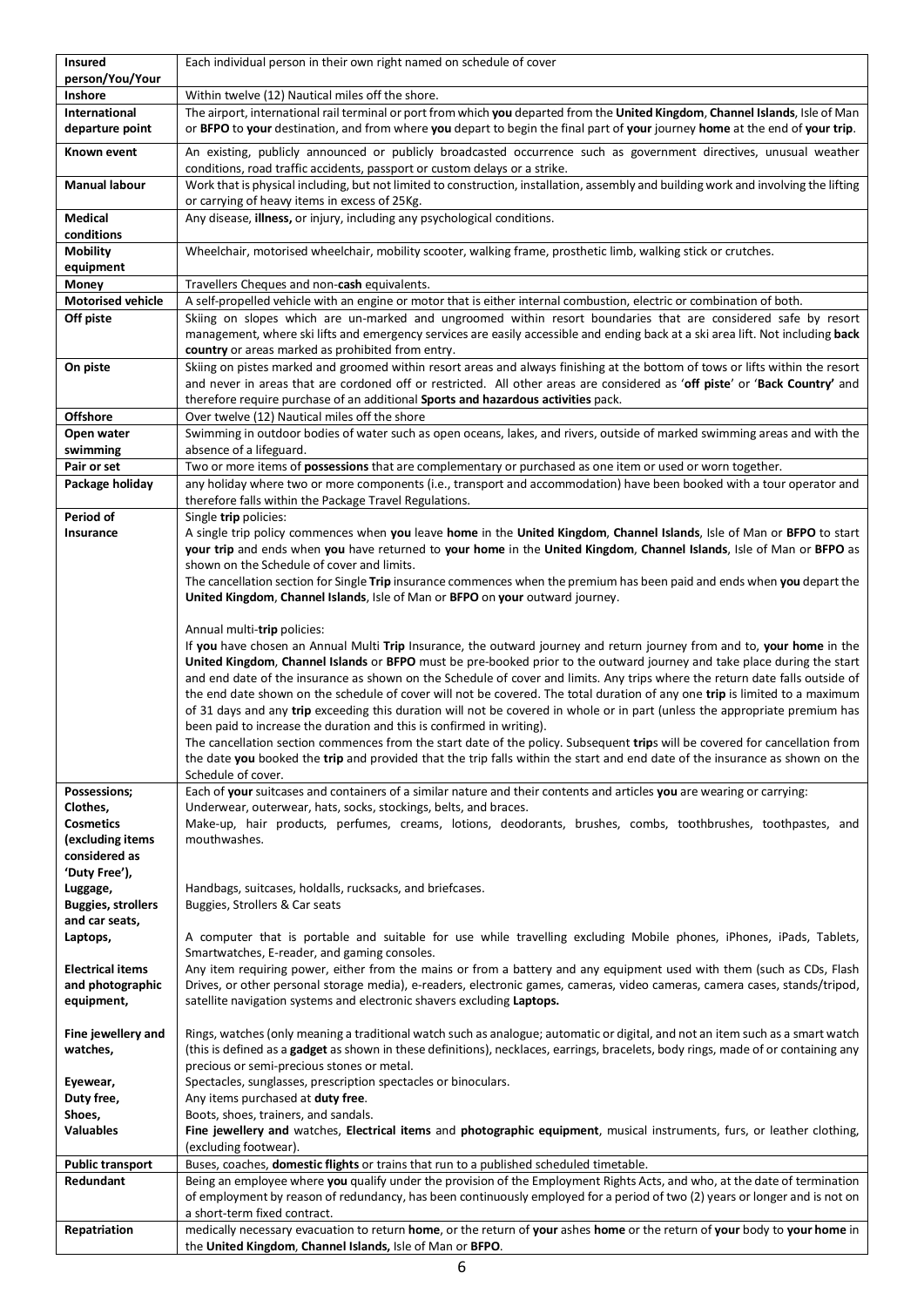| <b>Resident</b>          | Means a person who has had their main home in the United Kingdom, the Channel Islands, Isle of Man or BFPO and has not<br>spent more than six (6) months abroad in the year before buying this policy. |
|--------------------------|--------------------------------------------------------------------------------------------------------------------------------------------------------------------------------------------------------|
|                          |                                                                                                                                                                                                        |
| <b>Scheduled airline</b> | An airline that publishes a timetable and operates its service to a distinct schedule and sells tickets to the public at large,<br>separate to accommodation and other ground arrangements.            |
| Ski equipment            | Skis, ski bindings, ski poles, ski boots, ski goggles, ski helmet, board boots, snowboard bindings and snowboards.                                                                                     |
| Ski pack                 | Ski pass, ski lift pass and ski school fees.                                                                                                                                                           |
| Sports and               | Any recreational activity that requires skill and involves increased risk of injury.                                                                                                                   |
| hazardous                | If you are taking part in any sport/activity, please refer to the Additional Sports and Hazardous Pursuits section of this policy                                                                      |
| activities               | where there are lists of Sports and hazardous activities informing you of which Sports and hazardous activities are covered                                                                            |
|                          | on the policy as standard and which Sports and hazardous activities require an additional premium to be included. If the Sports                                                                        |
|                          | and hazardous activities you are participating in does not appear in the lists, please call: 0330 131 9950 during working hours                                                                        |
|                          | to see if it can be added to the policy                                                                                                                                                                |
| <b>Sports Equipment</b>  | Items which are usually worn, carried, used or held during the participation of Sports and hazardous activities.                                                                                       |
| <b>Terrorism</b>         | an act of unlawful use of violence and intimidation, in the pursuit of political, religious, ideological, or ethnic aims, which has                                                                    |
|                          | been declared as an act of terrorism by the Government of the United Kingdom or the government of the country where the                                                                                |
|                          | act occurred.                                                                                                                                                                                          |
| <b>Travel documents</b>  | Current passports, ESTAs, valid visas, travel tickets, Vaccine Certificate, Global or European Health Insurance Cards (GHIC or                                                                         |
|                          | EHIC) and valid reciprocal health form S2.                                                                                                                                                             |
| <b>Travel/Travelling</b> | A person with whom you are travelling with and on the same booking, or with whom you have arranged to meet at your trip                                                                                |
|                          |                                                                                                                                                                                                        |
| companion                | destination with the intention of spending a proportion of your trip with, who may have booked independently and therefore                                                                             |
|                          | not included on the same booking and may have differing inbound and outbound departure times or dates.                                                                                                 |
| <b>Trip</b>              | A holiday or journey for which you have made a booking such as, a flight or accommodation that begins when you leave home                                                                              |
|                          | and ends on your return to either (i) your home, or (ii) a hospital or nursing home in the United Kingdom, the Channel Islands,                                                                        |
|                          | Isle of Man or BFPO, following your repatriation.                                                                                                                                                      |
| <b>Trip destination</b>  | The final destination shown on your travel itinerary.                                                                                                                                                  |
| <b>Unattended</b>        | Left away from your person where you are unable to clearly see and are unable to get hold of.                                                                                                          |
| <b>Unexpectedly</b>      | At the time of purchase of this insurance policy there was no reasonable chance or knowledge of a circumstance that would                                                                              |
|                          | lead to a claim, including information publicised in mainstream media/medical outlets.                                                                                                                 |
| <b>United</b>            | United Kingdom - England, Wales, Scotland, and Northern Ireland.                                                                                                                                       |
| Kingdom/UK               |                                                                                                                                                                                                        |
| We/Our/Us                | Red Sands Insurance Company (Europe) Limited                                                                                                                                                           |
| Wintersports             | Skiing, snowboarding, ice skating, big foot skiing, cross country / Nordic skiing, dry slope skiing, sledging, snowmobiling, snow                                                                      |
|                          | kiting and snow shoeing.                                                                                                                                                                               |
| Worldwide 1              | Anywhere in the world                                                                                                                                                                                  |
|                          |                                                                                                                                                                                                        |
|                          |                                                                                                                                                                                                        |
|                          | Excluding Cambodia, Japan, Mexico, Singapore, Sri Lanka, South Africa, Thailand, Vietnam, the United States of America (USA),                                                                          |
|                          | Canada, Greenland, Cuba, and the Caribbean.                                                                                                                                                            |
| <b>Worldwide 2</b>       | Anywhere in the world                                                                                                                                                                                  |
|                          |                                                                                                                                                                                                        |
|                          | Excluding the United States of America (USA), Canada, Greenland, and the Caribbean.                                                                                                                    |
| Worldwide 3              | Anywhere in the world.                                                                                                                                                                                 |

# **GENERAL CONDITIONS AND EXCLUSIONS APPLYING TO ALL SECTIONS OF COVER**

Below are some important conditions and exclusions which apply to **your** pre-travel (policy A) and travel (policy B), it is recommended that **you** read this along with the conditions for each section of **your** policies, this will make sure that **you** are aware of any conditions which may affect **your** circumstances or likelihood to claim.

# **Applying to all sections of your policy**

# **You are not covered under any section, unless specified, for any of the following circumstances:**

- 1. Any Cruise **trip** unless the appropriate premium has been paid.
- 2. Any **trip** under an annual multi-trip policy that exceeds 31 consecutive days on Silver and Gold policies and 45 days on a Platinum policy.
- 3. Any **trip** under an annual multi-trip policy where the return date falls outside of the end date of cover shown on the schedule of cover
- 4. Any costs incurred before departure (except cancellation) or after **you** return **home**.
- 5. Any claim not supported by the correct documentation as laid out in the individual section.
- 6. Any claim that is due to any failure (including financial) of **your** travel agent or tour operator, any transport or accommodation provider, their agent or anybody who is acting as **your** agent, unless specified.
- 7. **You** are travelling to an area that is classified as 'Advise against all travel or Advise against all but essential travel' by the Foreign, Commonwealth and Development Office (FCDO).
- 8. Loss of earnings, additional hotel costs, additional car hire, Visa's, ESTAs, additional parking fees, vaccinations, inoculations, kennel fees, cost of taxi fares, telephone calls, faxes or any expenses for food or drink, or any other loss unless it is specified in the policy.
- 9. Any claim arising directly or indirectly from **you** failing to provide full and accurate information including full details of **medical conditions** or **changes in your health** or anyone's health on which the **trip** depends, known by **you** at the time of buying this policy or which occurs between booking and before **you** travel unless it has been disclosed to **us** and **we** have agreed in writing.
- 10. The operation of law, or as a result of an unlawful act or criminal proceedings against anyone included in **your** booking, or any deliberate or criminal act by an **insured person**.
- 11. Any **existing medical condition** or health condition that has been diagnosed, been in existence or for which **you** have received treatment from a hospital or specialist consultant or for which **you** are awaiting or receiving treatment or under investigation, unless **we** have agreed cover in writing before commencing **your trip** and any additional premium has been paid (see Health / Existing Medical Conditions).
- 12. The cost of any elective (non-emergency) treatment or surgery, including exploratory tests which are not directly related to the **illness**/injury which necessitated **your** admittance into hospital
- 13. Any claim due to **your** carrier's refusal to allow **you** to travel for whatever reason
- 14. Any costs which are due to any errors or omissions on **your travel documents**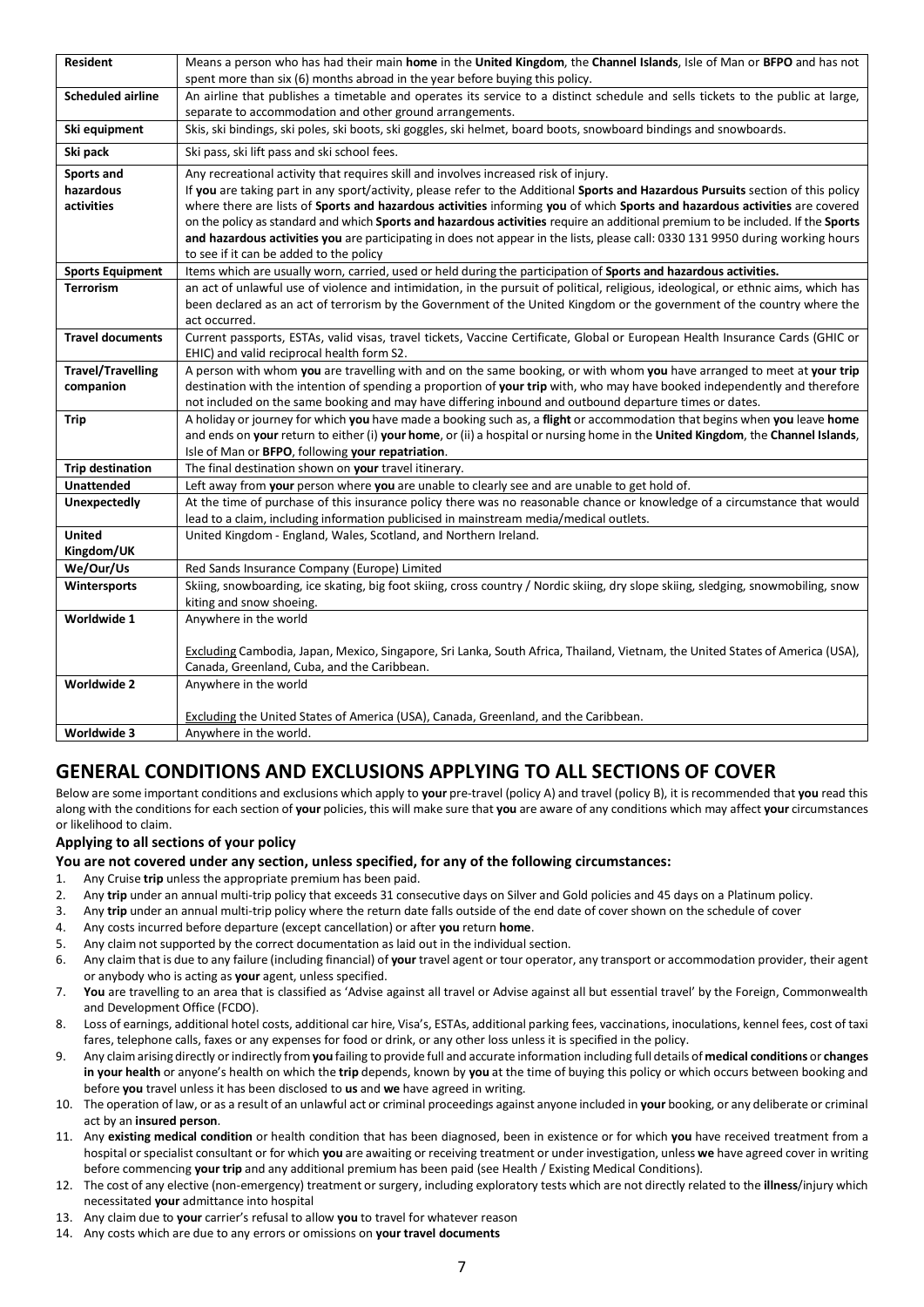- 15. Delay, confiscation, detention, requisition, damage, destruction or any prohibitive regulations by Customs or other government officials or authorities of any country.
- 16. The use of, or damage to, **drones** (see definitions in this policy).
- 17. **You** are being compulsorily detained as a psychiatric patient in a hospital or other medical facility, this exclusion applies whether a premium to cover an existing condition has been paid or not.
- 18. If **you** purchased this insurance with the reasonable intention or likelihood of claiming
- 19. If **you** choose not to adhere to medical advice given
- 20. **You** are piloting or travelling in an aircraft where **you** or the pilot are not licensed to carry passengers
- 21. Winter sports of any kind unless the appropriate premium has been paid
- 22. **You** are travelling on a **motorised vehicle** for which **you** do not hold appropriate qualifications to ride in the **United Kingdom**, **Channel Islands** or the Isle of Man. (Please note there is no cover under the Personal Liability section of this policy for any claim related to the use of **motorised vehicle**s). **You** can visit the following link to the UK Government site for more information on appropriate licenses: www.gov.uk/ride-motorcyclemoped/bike-categories-ages-and-licence-requirements
- 23. Any payments made, or charges levied after the date of diagnosis of any **change in your** health or medication after the policy was bought unless this has been advised to **us** and any revised terms or conditions have been confirmed in writing.
- 24. **You** are travelling on a motorcycle or moped or riding pillion unless the appropriate additional premium has been paid
- 25. **Your** suicide, self-injury, reckless behaviour, or any wilful act of self-exposure to danger or infection/injury (except where it is to save human life).
- 26. In respect of all sections other than emergency medical expenses; war, terrorism, biological or chemical warfare, invasion, act of foreign enemy, hostilities (whether war has been declared or not), civil war, rebellion, revolution, insurrection or military or usurped power.
- 27. **You**, **your travelling companion**, **close relative,** or **business associate** being under the influence of:
	- drugs (except those prescribed by **your** registered doctor but not when prescribed for treatment of drug addiction);
	- alcohol (a blood alcohol level that exceeds 0.19% (approximately four pints or four 175ml glasses of wine)), solvents.
- or anything relating to **you**, **your travelling companion**, **your close relative** or **business associate** prior abuse of drugs, alcohol, or solvents. 28. Any claim where **you** have travelled against the advice of **your** doctor or a medical professional.
- 29. Participation in **Manual labour** (see definitions in this policy), unless the appropriate premium has been paid.
- 30. Participation in any **Sports and hazardous activities** unless the appropriate premium has been paid and the **Sports and hazardous activities** list has been added to the policy (see definitions for **sports and hazardous activities** in this policy)
- 31. **Your** failure to obtain the required passport, visa or ESTA
- 32. No cover will be in force for cancellation if **you** claim under any other section of the policy
- 33. Inpatient medical costs **you** have paid without authorisation or approval from us.
- 34. Any expenses incurred in private medical facilities if **we** have confirmed medically **capable public facilities** are/were available.
- 35. For international trips where you do not have a prebooked return ticket back to the UK, Channel Islands, Isle of Man or BFPO
- 36. Any Personal Accident or Personal Liability claims where you have engaged in any **sports and hazardous activities** where this policy specifically states that the personal accident or personal liability cover is excluded regardless of the additional premium paid (see definitions for **sports and hazardous activities** in this policy)
- 37. Any claim involving a fall from a building or balcony, except where the building or balcony itself is shown to be defective or does not comply with safety standards, **your** life is in danger, or **you** are attempting to save human life.
- 38. In all instances you must take all possible care to safeguard against accident, injury, loss or damage as if you had no insurance cover.
- 39. A stop-over in a country outside of your geographical limits shown in your schedule of cover for more than 24 hours

# **CANCELLATION (POLICY A SECTION 1)**

#### **We will pay up to the amount shown in the schedule of cover for your portion of:**

- 1. pre-paid **excursion**s booked before **you** go on **your trip** up to a maximum £250
- 2. loss of pre-paid accommodation
- 3. pre-paid foreign car hire; and
- 4. pre-paid transport charges
- that **you** have paid or agreed to pay and that **you** cannot recover from any other source if **you** were forced to cancel your trip because the following **unexpectedly** happened before **you** left home and which **you** could not have been expected to foresee or avoid:
- 1. **you** or anyone insured on this policy, became **ill** with an infectious disease within 14 days of **your trip** starting (including contracting Covid-19).
- 2. **you**, a **travel companion**, a **family member**, a **close business associate**, or the person **you** were going to stay with became **ill** (excluding contracting Covid-19), was injured, or died.
- 3. **your home** was burgled, or seriously damaged by fire, storm, or flood.
- 4. **you**, or a **travel companion** were called for jury service or required as a witness in a court of law.
- 5. **you**, or a **travel companion** were made **redundant.**
- 6. **you**, or a **travel companion** had leave withdrawn and are in the armed forces (including reserves and territorial), emergency services, medical or nursing professions (in the public sector) or senior employees of the government.
- 7. as a result of fire, earthquake, storm, flood, riot or civil unrest; the Foreign, Commonwealth and Development Office (FCDO) or comparable prohibitive regulations by the government of the country **you** were due to visit and within fifty (50) miles of **your** chosen destination, change the travel advice to advise against all or all but essential travel.
- 8. **your** passport, or the passport of a **travel companion**, being stolen during the seven (7) days before **your** booked departure.

### **Provided:**

- 1. **you** have paid **your excess** or accepted it will be deducted from any settlement
- 2. **you** are not claiming due to a **known event**
- 3. **you** are able to provide evidence from a medical professional confirming **your illness** or infectious disease.
- 4. **you** did not cancel **your trip** because:
	- **you** chose or were recommended to quarantine or isolate as a result of exposure to an infectious disease including Covid-19.
	- **you** simply did not want to travel or had a fear of travelling.
	- **you** could no longer afford to pay for the **trip**.
	- of an **existing medical condition** which **you** have not told **us** about and that **we** have not agreed to cover in writing.
	- of a normal pregnancy, without any accompanying bodily injury, **illness**, disease, or complication. Normal Childbirth would not constitute an unforeseen event. Please see pregnancy under Health/Existing medical conditions of this policy.
	- of any epidemic, or pandemic as declared by the World Health Organisation (WHO).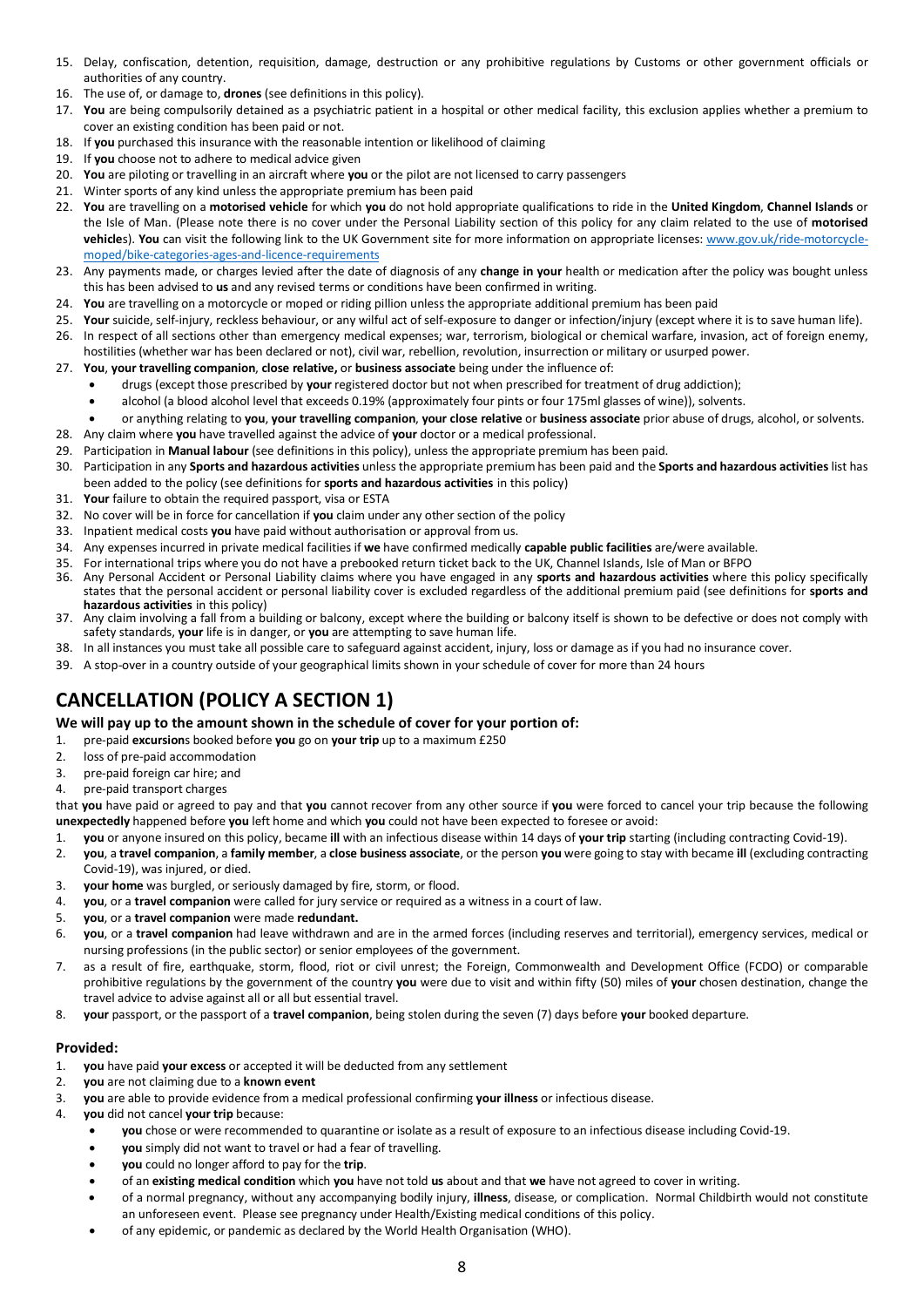- of Foreign, Commonwealth and Development Office (FCDO), government or local authority advice relating to any infectious disease including Covid-19.
- 5. **you**, or a **travel companion** did obtain the required **travel documents**, inoculations or vaccinations for the area **you** are travelling to.
- 6. **you** have reported the theft of **your** passport to the relevant authority and have written proof of the theft.
- 7. **you**, or a **travel companion** are not the defendant in a court of law.
- 8. **you** did obtain prior authority to take leave, or **your** leave was not cancelled on disciplinary grounds.
- 9. **you** do not ask **us** to pay for a loss that is insured or guaranteed by any other existing protection, specifically Package Travel Regulations, Air Passenger Rights, ATOL (including Civil Aviation Authority requirements), or ABTA protection, or from **your** credit card provider under s75 Consumer Credit Act, or any other specific legislation for transport or travel providers.
- 10. **you** do not ask **us** to pay for any costs already accepted or offered by **your** transport and/or accommodation provider, even if this is a credit note or alternative travel arrangements.
- 11. **you** are able to prove **your** financial loss.
- 12. **you** did not purchase insurance with the reasonable intention or likelihood of claiming.
- 13. **your** claim is not relating to course charges or tuition fees unless agreed in writing by **us**.
- 14. **you** must provide us with any information or documentation we may reasonably require enabling us to verify and process your claim.
- 15. for annual multi trip policies **the** trip falls within the start and end date of the **period of insurance** as shown on the Schedule of cover.

## **There is no cover provided under this section for anything mentioned in the General conditions and exclusions applying to all sections of cover in this policy**

### **If you need to claim:**

Download a claim form at www.imglobal.com/member/assistance/claims or call +44 (0)2920 474138

- Our claims handlers will need to see:
- Completed cancellation claim form
- Booking invoice(s) for each part of the **trip** • Evidence to support the reason for **your** cancellation, including the medical certificate in **your** claim form completed and stamped by the General
- Practitioner of the person(s) whose illness, injury or death has led to the cancellation (if applicable)
- Proof of **your** payment for each part of the **trip** (bank / card statements)
- Cancellation invoice(s) for each part of the **trip**
- Details of other insurance, or third party responsible, if applicable

You must inform your travel agent, tour operator, event or flight company as soon as you are aware you need to cancel and request a cancellation invoice.

# **CURTAILMENT (POLICY B SECTION 1)**

## **We will pay up to the amount shown in the schedule of cover for your proportional share of any unused:**

1. pre-paid **excursion**s booked before **you** go on **your trip** up to a maximum £250

- 2. pre-paid accommodation
- 3. pre-paid foreign car hire; and
- 4. pre-paid transport charges

that are directly related to **your trip**, which **you** have paid and cannot get back from anyone else in the first instance, or which cannot be transferred or used for another purpose, as well as any additional travel expenses incurred to get **you home,** if **you** had to cut short your trip because the following **unexpectedly** happened after **you** left home which you could not have been expected to foresee or avoid:

- 1. **you** or anyone insured on this policy, became **ill** with an infectious disease during **your trip** (including contracting Covid-19).
- 2. **you**, a **travel companion**, a **family member**, a close **business associate**, or the person **you** were going to stay with became **ill** (excluding contracting Covid-19), was injured or died.
- 3. **your** pre-booked accommodation was damaged by a **catastrophe**, and alternative accommodation was not provided.
- 4. **you**, or a **travel companion** were called for jury service or required as a witness in a court of law; **you**, or a **travel companion** had leave withdrawn and are in the armed forces (including reserves and territorial), emergency services, medical or nursing professions (in the public sector) or senior employees of the government.
- 5. as a result of fire, earthquake, storm, flood, riot or civil unrest; the Foreign, Commonwealth and Development Office (FCDO) or comparable prohibitive regulations by the government of the country **you** were due to visit and within fifty (50) miles of **your** chosen destination, change the travel advice to advise against all or all but essential travel.

(**Please note: You** must use or re-validate **your** original ticket for **your** early return. If this is not possible **you** must provide evidence that additional costs were necessary. Any refunds due on unused original tickets will be deducted from **your** claim. If **you** do not have an original return ticket, **you** will not be reimbursed for costs incurred for your early return**).**

### **Provided:**

- 1. **you** have contacted the 24/7 assistance team before making any arrangements
- 2. **you** have paid **your excess** or accepted it will be deducted from any settlement.
- 3. **you** are not claiming due to a **known event**.
- 4. **you** are not claiming as a result of any epidemic, or pandemic as declared by the World Health Organisation (WHO).
- 5. **you** are not claiming due to Foreign, Commonwealth and Development Office (FCDO), government or local authority advice relating to any infectious disease including Covid-19.
- 6. **you** do not ask **us** to pay for the cost of **your** original return ticket when **we** have paid for a new ticket or arranged **your** medical **repatriation**.
- 7. **you** did not cut short **your trip** because:
	- **you** simply did not want to continue travelling or had a fear of continuing **your trip**.
	- **you** could no longer afford to pay for the **trip**.
	- of an **existing medical condition** which **you** have not told **us** about and that **we** have not agreed to cover in writing.
	- of a normal pregnancy, without any accompanying bodily injury, **illness**, disease, or complication. Normal Childbirth would not constitute an unforeseen event. Please see pregnancy under Health/existing medical conditions of this policy.
- 8. **you**, or a travel companion are not the defendant in a court of law.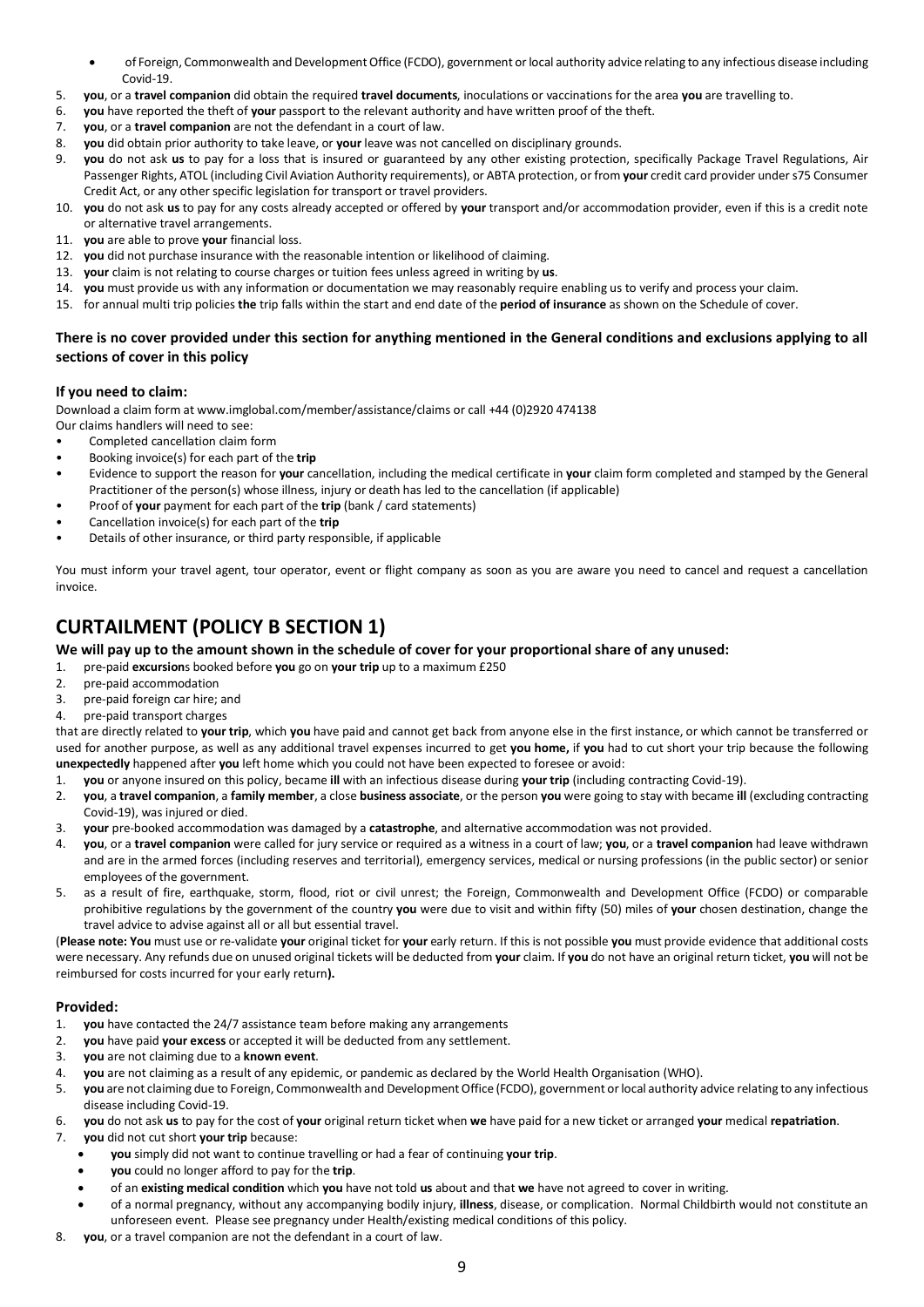- 9. **you** did obtain prior authority to take leave, or **your** leave was not cancelled on disciplinary grounds.
- 10. **you** do not ask **us** to pay for a loss that is insured or guaranteed by any other existing protection, specifically Package Travel Regulations, Air Passenger Rights, ATOL (including Civil Aviation Authority requirements), or ABTA protection, or from **your** credit card provider under s75 Consumer Credit Act, or any other specific legislation for transport or travel providers.
- 11. **you** do not ask **us** to pay for any costs already accepted or offered by **your** transport and/or accommodation provider, even if this is a credit note or alternative travel arrangements.
- 12. **you** are able to prove **your** financial loss.
- 13. **you** did not purchase insurance with the reasonable intention or likelihood of claiming.
- 14. **your** claim is not relating to course charges or tuition fees unless agreed in writing by **us**.
- 15. **you** must provide **us** with any information or documentation **we** may reasonably require enabling **us** to verify and process **your** claim.

### **There is no cover provided under this section for anything mentioned in the General conditions and exclusions applying to all sections of cover in this policy**

### **If you need to make a claim:**

- If **you** need to **curtail** (cut short) **your trip you** must contact the 24/7 assistance team first on +44 (0)2920 474133 for you claim to be valid
- Download a claim form at https://www.imglobal.com/member/assistance/claims or call +44 (0)2920 474138
- Our claims handlers will need to see:
- Completed **curtailment** claim form
- Booking invoice(s) for each part of the trip
- Evidence to support the reason for **your curtailment,** including the medical certificate in **your** claim form completed and stamped by the General Practitioner of the person(s) whose illness, injury or death has led to the **curtailment**, if applicable. This doesn't apply if the medical reason relates to **you** and **you** have contacted our assistance team at the time, and they have confirmed **you** need to return home early
- Proof of **your** payment for each part of the **trip** (bank / card statements)
- All invoices, bank / card statements and receipts for any additional costs you incur as a result of **your** early return home
- Details of other insurance, or third party responsible, if applicable

# **MISSED DEPARTURE AND TRAVEL DELAY (POLICY B SECTION 2)**

### **Missed Departure**

### **We will pay up to the amount shown in the schedule of cover if:**

the vehicle in which **you** are travelling to **your international departure point** becomes undrivable due to mechanical failure or being involved in an accident or **your public transport** is delayed, preventing **you** from being able to check-in on time for **your** outward departure from the **United Kingdom**, **Channel Islands**, Isle of Man or **BFPO**.

#### **Provided:**

- 1. **you** have allowed sufficient time to check-in as shown on **your** itinerary
- 2. **your excess** has been paid or deducted from any settlement

# Or

### **Travel Delay**

### **We will pay up to the amount shown in the schedule of cover for each full 12 hours delay if:**

the departure of **your** international **flight**, international train or sailing is delayed for more than twelve (12) hours from its scheduled departure time from **your international departure point**.

### **Provided:**

- 1. **you** are not claiming for additional expenses if **you** are forced to cut short **your trip** or any expenses for loss of accommodation, loss of car hire expenses, loss of **excursion**s or any loss not specified in the policy.
- 2. **you** are at the airport/port/station and the delay is over twelve (12) hours
- 3. delay is not due to the diversion of aircraft after it has departed
- 4. The claim is not due to a strike or industrial action which began or was announced before the start date of **your** policy and/or the date **your** travel tickets or confirmation of booking were issued

#### Or **Abandonment**

# **We will pay up to the amount shown in the schedule of cover if:**

after twelve (12) hours of delay at the airport, rail terminal or port **your** outbound journey from the **United Kingdom**, **Channel Islands**, Isle of Man or **BFPO, you** abandon the **trip.**

### **Provided:**

- 1. **your trip** is not a one-way **trip.**
- 2. **your excess** has been paid or deducted from any settlement
- 3. **your flight** was not cancelled by the airline
- 4. **you** are not abandoning **your trip** as a result of any epidemic or pandemic as declared by the World Health Organisation (WHO).
- 5. **you** are not abandoning **your trip** due to Foreign, Commonwealth and Development Office (FCDO), government or local advice relating to any infectious disease including Covid-19.

### **There is no cover provided under this section for anything mentioned in the General conditions and exclusions applying to all sections of cover in this policy Additionally, no cover is provided under this section for:**

- 1. any compensation when **your** tour operator has rescheduled **your** flight itinerary or the airline/railway company/shipping line/handling agents offer or provide alternative transport that departs within 12 hours or where **you** being able to obtain a refund from any other source, where **your** scheduled airline is bonded or insured elsewhere or where **you** have paid for the flight by credit card and can claim a refund from credit card provider, even if the payment is insufficient to meet **your** claim.
- 2. **your** scheduled airline being in administration or, in the USA and Canada, in Chapter 11 at the time of taking out **your** policy.
- 3. unless **you** obtain confirmation from the police/motoring authorities to confirm a major accident on a motorway causing delays or closure on the motorway.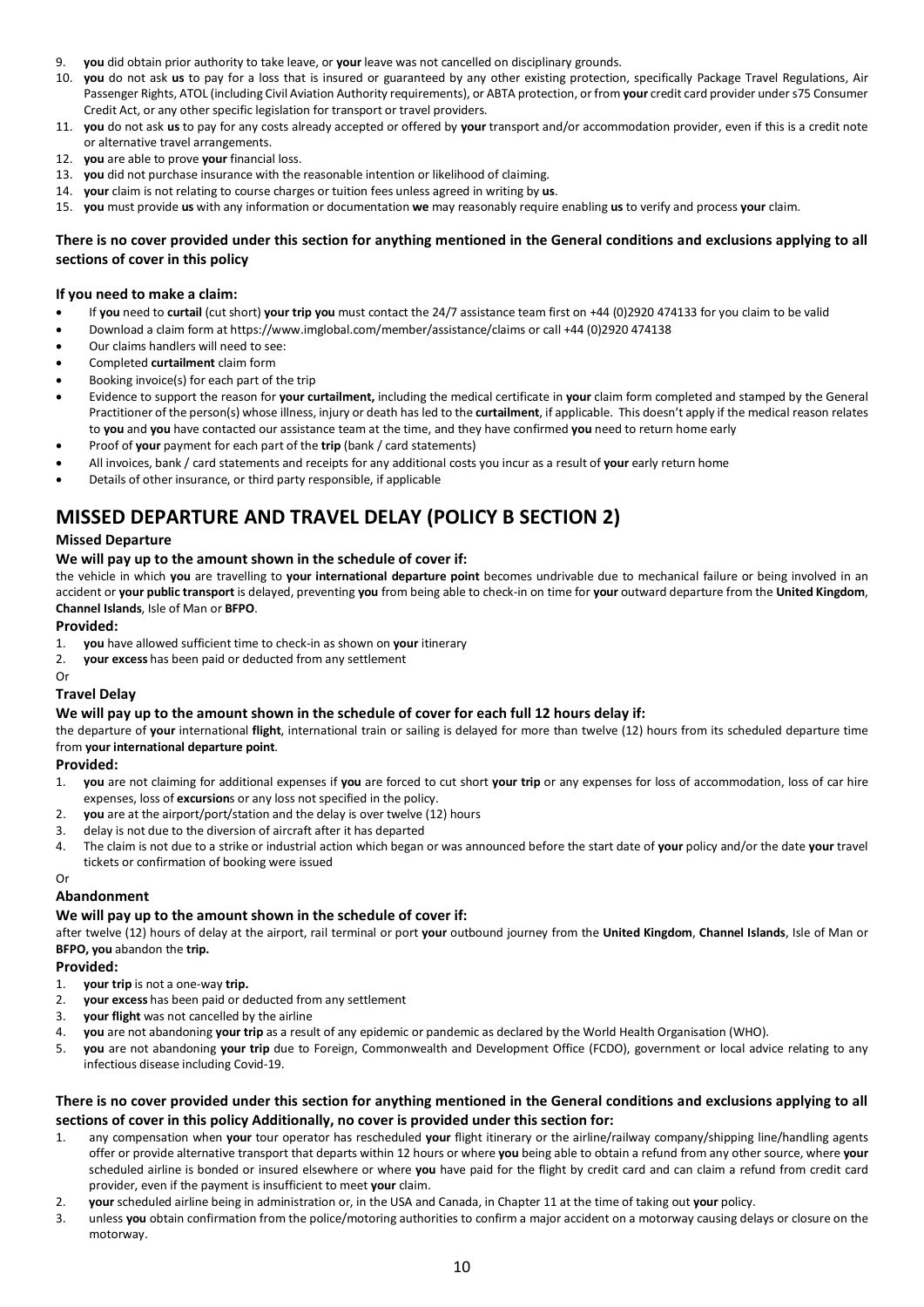- 4. unless **you** obtain confirmation of the delay from the authority who went to the accident or breakdown affecting the vehicle in which **you** are travelling in.
- 5. If **you** do not check in for **your** flight, sea crossing, coach or train departure before the intended departure time.
- 6. any claims arising from withdrawal of service temporarily or otherwise.

# **If you need to make a claim:**

Download a claim form at www.imglobal.com/member/assistance/claims or call +44 (0)2920 474138

- Our claims handlers will need to see: • Completed claim form
- Booking invoice(s) for each part of the **trip**
- Travel delay: Carrier's letter showing the scheduled and actual departure dates and times, and exact reason for the delay
- Missed departure: Evidence of the mechanical failure, or accident, of the vehicle you're travelling in, or of the delay to **public transport** being used, to get **you** to **your** international departure point
- Missed departure: Invoices, bank / card statements and receipts for additional costs **you** incurred
- Details of other insurance, or third party responsible, if applicable

# **PERSONAL ACCIDENT (POLICY B SECTION 3)**

# **We will pay a single payment as shown on your schedule of cover for your accidental bodily injury whilst on your trip, that independently of any other cause, results in your:**

- Death**,** (limited to £1,500 when **you** are under eighteen (18) or over seventy-five (75) at the time of incident).
- Loss of limb/sight; total and permanent loss of sight in one or both eyes, or total loss by physical severance or total and permanent loss of use of one or both hands or feet.
- permanent total disablement preventing **you** from engaging in paid employments or paid occupations of any and every kind occurring within twelve  $(12)$  months of the event happening\*

\*Where you are not in paid employments or occupations, this shall be defined as 'all your usual activities, pastimes and pursuits of any and every kind'.

# **Provided:**

- 1. **you** have not deliberately exposed yourself to danger and that the incident is due to an accident and not **illness** or infection.
- 2. **you** are not eighteen (18) or under or over seventy-five (75) and claiming permanent disablement.
- 3. **you** are not claiming for more than one of the benefits that is a result of the same injury.

#### **Personal Accident cover is a one-off lump sum benefit for the death or very serious incapacity, as specified, of an insured person when this is solely caused by an accident occurring during the period of insurance. It is quite separate from costs covered under the medical section.**

## **There is no cover provided under this section for anything mentioned in the General conditions and exclusions applying to all sections of cover in this policy. Additionally, no cover is provided under this section for:**

- 1. any payment for permanent disablement when **your** age is under eighteen (18) or over seventy-five (75) at the time of the incident.
- 2. **your** sickness, disease, medical condition, treatment, **illness,** or physical condition that is gradually getting worse.
- 3. an injury which existed prior to the commencement of the **trip.**
- 4. any claims not notified to **us** within twelve (12) months of the date of the accident.

# **If you need to claim:**

For any serious accident during your **trip**, contact must be made, as soon as possible, with the 24/7 assistance team on +44 (0)2920 474133 Download a claim form a[t www.imglobal.com/member/assistance/claims](http://www.imglobal.com/member/assistance/claims) or call +44 (0)2920 474138

Our claims handlers will need to see:

- Completed personal accident claim form
- Booking invoice(s) for the **trip**
- Medical evidence to support any permanent bodily injury, with permission to obtain further records, if needed
- Death certificate, confirming cause of death, if applicable
- Grant of Probate / Letter of Administration, if applicable
- Full contact details of any witnesses
- Full contact details of any responsible third party, including their insurance details, if known
- Official reports detailing the accident
- Details of any other insurance, if applicable

Given the sensitive nature of these claims, **we** are happy to receive basic details of what happened with your claim form and then let **you** know exactly what is needed to support the claim.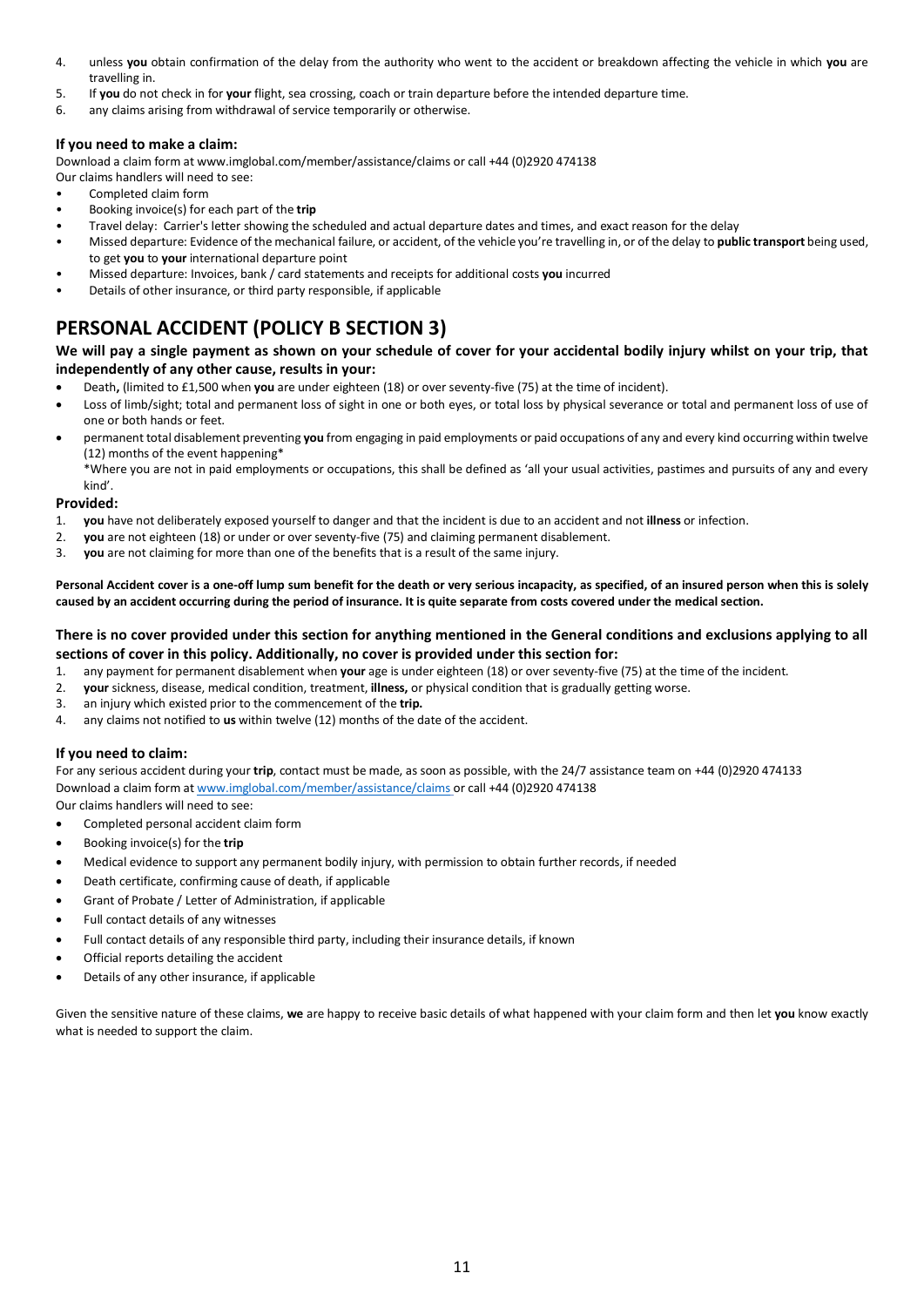# **EMERGENCY MEDICAL AND REPATRIATION EXPENSES (POLICY B SECTION 4) (THIS IS NOT PRIVATE MEDICAL INSURANCE)**

**There is no cover for any expenses incurred in private medical facilities if we have confirmed medically capable public facilities are/were available. We reserve the right to organise a transfer from a private medical facility to a public medical facility where medically appropriate.**

**We will pay for trips outside your home country up to the amount shown in the schedule of cover OR up to £1,000 for trips inside your home country for necessary emergency expenses (that are payable within six (6) months of the event that causes the claim resulting from your death, injury, or illness) for:**

- 1. customary and reasonable fees or charges for necessary and **emergency treatment**, to be paid outside **your home country** for medical, surgical, hospital, nursing home or nursing services.
- 2. additional travel, accommodation, and **repatriation** costs to be made for, or by, **you** and for any one other person who is required for medical reasons to stay with **you**, or a child who requires an escort to travel to **you** from **your home country** or to travel with **you**, where it is deemed medically necessary following **emergency treatment**.
- 3. **your** death outside **your home country** for local funeral expenses abroad limited to the amount shown in the schedule of cover
- 4. **your** death outside **your home country** for the cost of returning **your** ashes **home** or the return of **your** body to **your home** in the **United Kingdom**, **Channel Islands**, Isle of Man or **BFPO**.

### **Hospital Benefit**

### **We will pay up to the amount shown in the schedule of cover for:**

each full 24-hour period that **you** are in a public hospital abroad as an in-patient during the period of the **trip** in addition to the fees and charges.

### **Emergency Dental Treatment**

#### **We will pay up to the amount shown in the schedule of cover for:**

emergency dental treatment only to treat sudden pain limited to the amount shown in the schedule of cover

#### **Loss of Medication**

### **We will pay up to the amount shown in the schedule of cover for:**

the necessary and reasonable cost of replacing essential medication lost or stolen during **your trip**.

#### **Provided you are not claiming for:**

- 1. any costs where **you** have not paid **your excess**
- 2. any costs as a result of having to isolate due to an infectious disease, including COVID-19 where you have not had any **emergency treatment**.
- 3. treatment due to, or a complication of, an **existing medical condition** unless **we** have agreed cover in writing and any additional premium has been paid.
- 4. any sums which can be recovered by **you**, and which are covered under any National Insurance Scheme or Reciprocal Health Arrangement
- 5. any elective or pre-arranged treatment or any routine non-emergency tests or treatment, this includes complications as a result of elective, prearranged or cosmetic treatment received whilst abroad.
- 6. costs of private treatment unless **our** 24/7 assistance team has agreed, and **capable public facilities** are not available.
- 7. replenishment of any medication **you** were using at the start of the **trip** or follow up treatment for any condition **you** had at the start of **your trip**.
- 8. the cost of early **repatriation** when medical treatment of a standard acceptable by **our** 24/7 assistance team is available locally.
- 9. the cost associated with the diversion of an aircraft due to **your** death, injury, or **illness**.
- 10. repairs to or for artificial limbs or hearing aids.
- 11. the cost of diagnostic tests or treatment for any existing condition other than that which has caused the immediate emergency.
- 12. any extra costs for single/private accommodation in a hospital or nursing home
- 13. any costs involving the use of precious metals for any dental treatment.
- 14. the provision of dentures, crowns, or veneers
- 15. any treatment or work which could wait until **your** return **home**

### **If you need medical assistance when you are away, you should call 112 in Europe, 911 in the USA and Canada or the local equivalent of 999**

#### **You must then call our** 24/7 assistance team, on **+44 (0)2920 474133 to authorise cover.**

Customers should receive emergency medical treatment or management regardless of their ability to pay or any other consideration. A failure or refusal by a treating hospital or treating doctor to provide **emergency treatment**, management or care is a clear breach of an established duty of care.

**This is a travel insurance policy and not private medical insurance.** This means there is no cover for any expenses incurred in private medical facilities if **we** have confirmed medically **capable public facilities** are/were available. **We** reserve the right to organise a transfer from a private medical facility to a public medical facility where medically appropriate.

Whilst the actual medical care **you** receive is in the hands of the local doctors treating **you**, **we** can obtain the medical information **we** need from them to establish what is wrong, as well as their treatment and discharge plans. **We** can support **you** in the event **you** are admitted to a facility that may not be capable for **your** clinical needs or where there are concerns over practice. In order for **us** to discuss **your** medical condition with **your** doctors, **you** will need to sign a release of information authorising **our** claims administrator to access **your** medical records. **You** should keep copies of medical documents provided by the local doctors and submit them to support **your** claim.

**We** will then advise on, and can put in place, suitable **repatriation** plans to get **you home** as soon as it is medically safe to do so. **We** will liaise with the treating doctor to get a fit to fly certificate when needed, and with aero-medical experts who will advise on both the timing and method of **repatriation** that is best suited to **your** individual needs and **your** recovery.

### It is important that **you** are aware of the following:

### **Medical Treatment (important considerations)**

- There is no cover for:
	- − routine, non-emergency, elective cosmetic or elective treatment
	- − treatment that can wait until **you** return **home**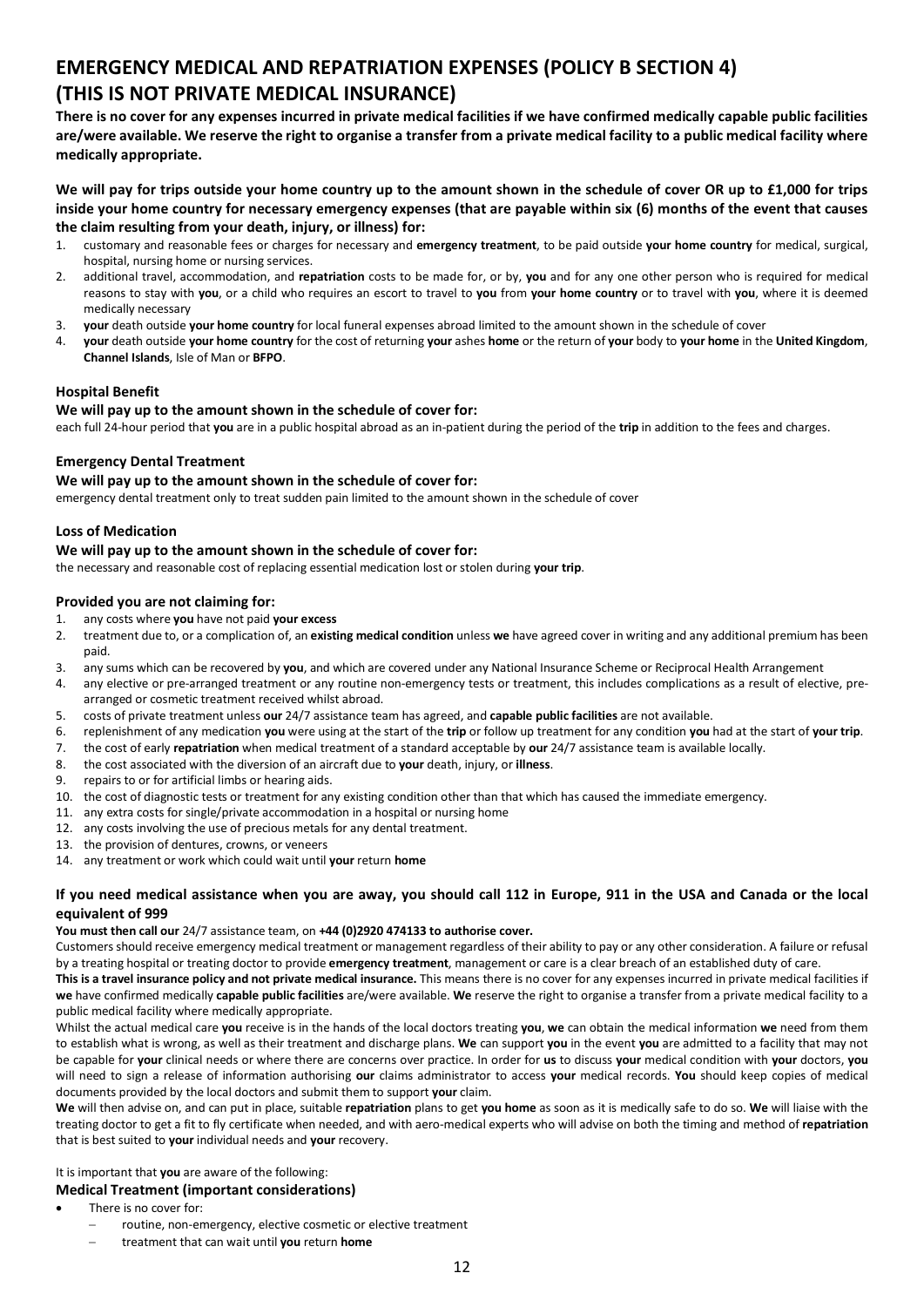− Any expenses incurred in private medical facilities if **we** have confirmed medically **capable public facilities** are/were available.

- **The 24/7 assistance** doctors are not treating **you**; they are not responsible or in control of the clinical care **you** are receiving in a medical facility.
- We reserve the right to organise a transfer from a private medical facility to a public medical facility where medically appropriate.
- Having travel insurance does not ensure a 'fast track' medical service from the treating facility, much like the NHS emergency service rooms can be busy at certain times and so it is possible **you** may have to wait as **you** would in **your** local NHS hospital unless **you** require critical care.
- Once **you** are discharged from hospital this does not always mean **you** are fit to fly **home** For example, if **you** were in the **United Kingdom** and suffered the same injury/**illness**, then **you** would not consider flying out on holiday so soon after surgery/treatment/incident. In an instance like this **you** must speak to the 24/7 assistance team for advice.
- Some medical facilities will raise charges that are far in excess of customary and reasonable; **we** will deal with such bills directly and there is no need for **you** to pay them. **You** simply need to pass any correspondence about such bills to **our** claims administrator to ensure **we** can provide full financial protection.

## **Repatriation (important considerations for bringing you home)**

- Coming **home** straight away is not always an option even if **you** are considered 'fit to fly' by the treating doctor.
- **We** have a medical team with experience in aviation medicine who will advise on both the timing and method of **repatriation** which is best suited to **your** individual needs and **your** recovery.
- Most airlines require specific criteria to be met in order to accept a 'medical passenger'.
- Things change if **your** health, stability, or vitals change then so do the plans.
- Availability of air ambulances, stretchers and appropriate medical escorts can be limited in specific areas and at different times of the year.
- Air Ambulances are 'flying intensive care units' and are only used to transport critical patients to a hospital in the **United Kingdom** if treatment is not possible where they are.

### **In the event that you do receive out-patient treatment when you are travelling**

**In European Union Countries –** The Global Health Insurance Card (GHIC) allows **you** (provided **you** are a **United Kingdom** or **BFPO resident**) to access state-provided healthcare in all European Union (EU) countries, excluding Switzerland, Iceland, Liechtenstein. The GHIC is also not valid in Norway, however **you** can use a **UK** passport to get medically necessary state healthcare in Norway. **We** strongly recommend that **you** carry **your** GHIC with **you** when travelling abroad. Remember to check **your** GHIC is still valid before **you** travel. Applying a[t https://services.nhsbsa.nhs.uk/cra/where-will-you-live](https://services.nhsbsa.nhs.uk/cra/where-will-you-live) for the card is free. If **your** GHIC is accepted whilst obtaining medical treatment abroad **your** policy **excess** will be reduced to Nil (with the exception of increased **excess** relating to declared **medical conditions**).

If **you** are travelling outside the EU, then there are some countries that have reciprocal agreements with the **UK** and the Channel Islands and these can be found on [www.nhs.uk/NHSEngland/Healthcareabroad/countryguide/NonEEAcountries/Pages/Non-EEAcountries.aspx](http://www.nhs.uk/NHSEngland/Healthcareabroad/countryguide/NonEEAcountries/Pages/Non-EEAcountries.aspx) . Please note **residents** of the Isle of Man or **Channel Islands** are not eligible for a GHIC. Any **UK** issued European Health Insurance Card (EHIC) remains valid until the date of expiry on the card. **You** will be responsible for 75% of the medical charges if treated in a private facility, where **we** have made you aware that there were/are **capable public facilities** available to **you**.

**In Australia** – **you** should enrol for Medicare, and have it accepted.

Using these agreements in public facilities will mean that medical treatment will be free, or at a reduced cost, and **your** standard policy **excess** will be waived from any claim **you** may make. **You** will be responsible for 75% of the medical charges if treated in a private facility, where **we** have made you aware that there were/are **capable public facilities** available to **you**.

**In the United States** – **you** should contact **the 24/7 assistance team as** soon as possible, **USA** based medical facilities may raise charges that are far in excess of reasonable and customary and due to local practices, **you** may be contacted due to balance billing by collection agencies.

Everywhere else in the World – if there is no **capable public facility** that will treat **you** free of charge, **you** can pay the medical facility and retain all receipts so that **you** can make a claim when **you** get **home** provided the costs do not exceed £500.

**If the costs exceed or are likely to exceed £500; or if you are admitted to hospital, you must call the 24/7 assistance team on: +44 (0)2920 474133 to authorise cover**

**If you do not follow these instructions or the advice and recommendations of the 24/7 assistance team your claim may be rejected or not paid in full.**

# **There is no cover provided under this section for anything mentioned in the General conditions and exclusions applying to all sections of cover in this policy. (Including any treatment, tests, and associated illnesses for non-declared existing medical conditions). Additionally, no cover is provided under this section for:**

- 1. any costs where **you** are an inpatient or it is a **repatriation** claim and **our** 24/7 assistance team, have not been notified or has not agreed the costs. W**e** reserve the right to decline associated costs.
- 2. any medication and/or treatment which at the time of departure is known to be required or to be continued outside **your home country**.
- 3. expenses incurred as a result of a disease where **you** have not had the recommended inoculations/ or taken the recommended medication.
- 4. claims arising from normal pregnancy, without any accompanying bodily injury, **illness**, disease, or complication. Normal Childbirth would not constitute an unforeseen event. Please see pregnancy under Health/existing medical conditions of this policy.
- 5. services or treatment received by **you**, for any form of cosmetic or elective surgery.
- 6. any services or treatment received by **you** after the date that in the opinion of **our** 24/7 assistance team, in consultation with **your** treating doctor, **you** can return **home,** or which can reasonably wait until **you** return to **your home country**.
- 7. additional accommodation which exceeds the standard of that originally booked or any costs for food or drink.
- 8. additional **flight**s which exceed the standard of that originally booked unless medically necessary and agreed with **our** 24/7 assistance team.
- 9. any claim where **you** went against FCDO, government, local authority or medical advice relating to any infectious disease, including Covid-19.
- 10. any claim where the risk associated with bringing **you home** is greater than the risk of **you** remaining in resort.
- 11. any claim where **your** return **home** would present unnecessary risk to other travellers.
- 12. medical costs in excess of customary and reasonable levels of charging.
- 13. any costs for isolation if **you** contract or are suspected of contracting an infectious disease, including Covid-19.

# **If you need to claim:**

For emergency medical treatment and/or repatriation call our 24/7 assistance team 24 hours a day, 7 days a week, 365 days a year, from anywhere in the world on **+44 (0)2920 474133**

For your out of pocket expenses, download a claim form a[t www.imglobal.com/member/assistance/claims](http://www.imglobal.com/member/assistance/claims) or call +44 (0)2920 474138 Our claims handlers will need to see:

- Completed medical expenses claim form
- Booking invoice(s) for the **trip**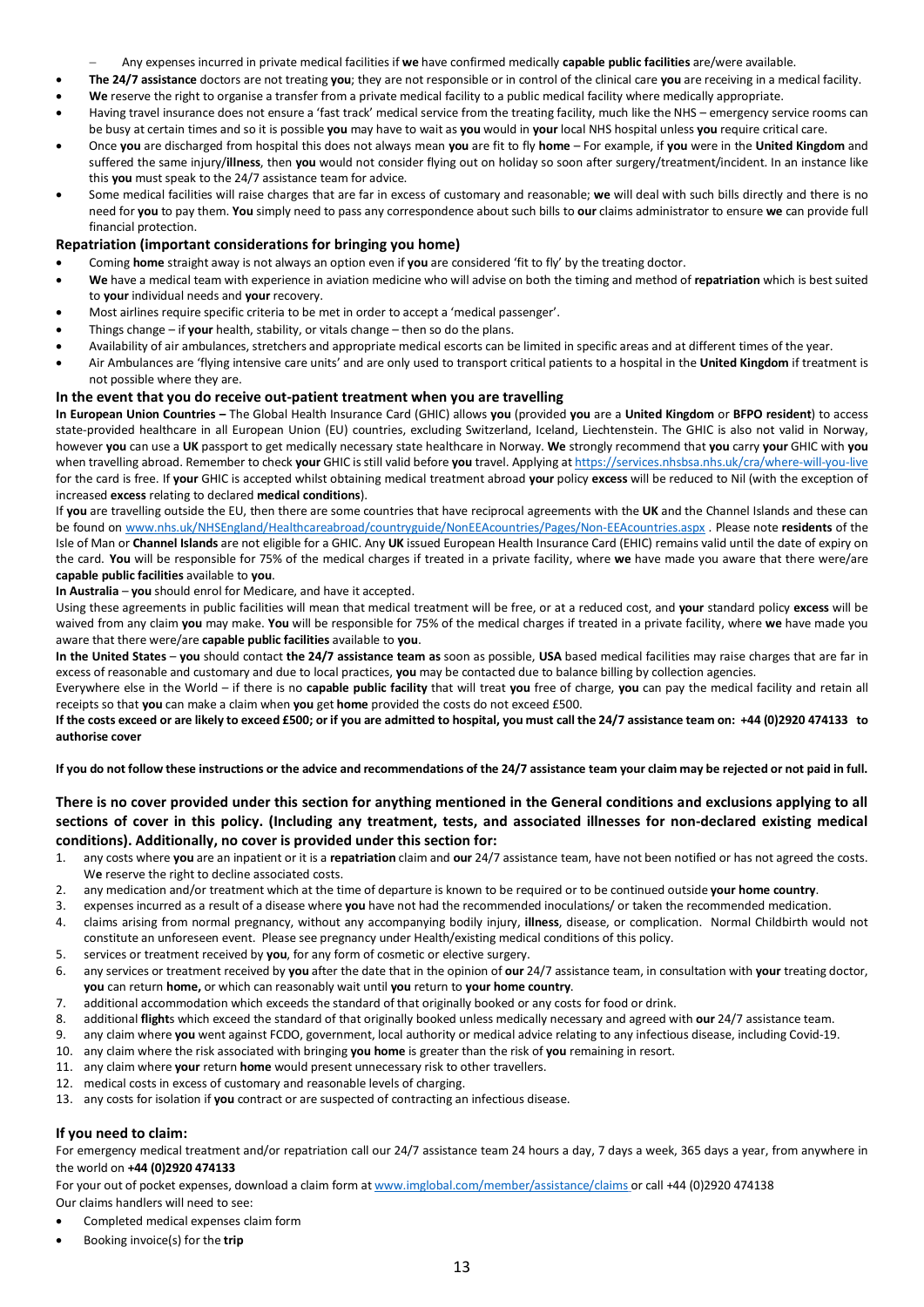- Your assistance case number, for emergency medical claims
- Medical report(s) confirming the diagnosis
- Invoices, bank / card statements and receipts for self-paid costs
- A copy of your GHIC (or old EHIC) card covering the incident date, if travelling in Europe
- Details of other insurance, or third party responsible, if applicable

# **PERSONAL POSSESSIONS (POLICY B SECTION 5)**

# **Personal Possessions**

### **We will pay up to the amount shown on your schedule of cover for:**

1. the cost of repairing any **possessions** that are damaged whilst on **your trip**, up to the original purchase price of the item, less an allowance for age, wear and tear.

Or

- 2. the original purchase price of any **possessions**, less an allowance for age, wear and tear, to cover **possessions** that are stolen, permanently lost or destroyed whilst on **your trip**
- for all **valuables** limited to the amount shown in the schedule of cover
- for any single article, **pair** and/or **set** of articles limited to the amount shown in the schedule of cover
- for all prescription spectacles limited to the amount shown in the schedule of cover
- for **laptops** limited to the amount shown in the schedule of cover

(Please note: In the event of a claim for a **pair** and/or **set** of articles **we** shall be liable only for the value of that part of the **pair or set** which is lost, stolen, damaged or destroyed)

# **Delayed baggage**

### **We will pay up to the limit shown on your schedule of cover for:**

the purchase of **essential items** if **your luggage** containing **your possessions** is delayed due to being misplaced, lost or stolen on **your** outward journey from **your home country** for over twelve (12) hours from the time **you** arrived at **your trip destination** (Please note: that any amount **we** pay **you** will be deducted from **your** claim if **your** personal property proves to be permanently lost).

### **Personal Money**

### **We will pay up to the limit shown on your schedule of cover for:**

the replacement of stolen **money** or **cash** whilst on your trip

• **cash** is limited to the amount shown on **your** schedule of cover if it is lost or stolen whilst being carried on **your** person or left in a locked safety deposit box

### **Provided:**

- 1. **you** have paid **your excess** or accept it will be deducted from any settlement.
- 2. **you** have complied with the carrier's conditions of carriage.
- 3. **you** have notified the Police, **your** carrier or tour operator's representative of any loss or theft and obtained an independent written report.
- 4. **you** own the **possessions you** are claiming for and are able to provide proof of ownership/purchase and original purchase price for any **possessions** over £50 in value.
- 5. **you** are able to provide evidence of the amount of any **cash** or **money** that is stolen
- 6. **you** are not claiming for **possessions** which have been damaged by a domestic dispute, atmospheric or climatic conditions, age, wear, tear, moth or vermin, perishable items and/or their contents i.e., food, liquids, gels etc.
- 7. **you** are not claiming for **possessions** which have been lost or stolen from a beach or lido (if so, **we** will only pay a maximum of £50)
- 8. **you** have not left **money**, **cash**, **electrical items**, **eyewear**, hearing aids, **jewellery and watches** or **photographic equipment unattended** (including being contained in **luggage** during transit) except where they are locked in a safe or safety deposit box where these are available, or left out of sight in **your** locked holiday or **trip** accommodation. This includes **possessions** left behind following **you** disembarking **your** coach, train, bus, **flight**, ferry, or any other mode of transport.
- 9. **you** have not left **your possessions unattended** away from **your** holiday or **trip** accommodation unless left between 6.00 am and 11.00 pm local time (during daytime) in the locked boot or covered **luggage** area of a motor vehicle and entry was gained by violent and forcible means.
- 10. **you** have obtained written confirmation of any loss, damage, or delay from **your** tour operator / airline provider.

**Your travel insurance policy is not intended to cover items of high value, such as Jewellery, expensive watches etc. as these should be fully insured under your house contents insurance on an All-Risks extension for 365 days of the year. There is a maximum amount you can claim and a maximum amount in total for each category, and these are shown under the possessions section of your schedule of cover.** 

**The personal possessions section only covers items that belong to you, is not 'new for old' and an amount for age, wear and tear will be deducted.**

# **There is no cover provided under this section for anything mentioned in the General conditions and exclusions applying to all sections of cover in this policy or any possessions, cash or money that do not fall within the categories above. Additionally, no cover is provided under this section for:**

- 1. mobile telephones, SIM cards, mobile phone prepayment cards, lost/stolen mobile phone call charges or mobile telephone accessories, car keys, **gadget**s (please see definitions), **duty free** items such as tobacco products, alcohol, and perfumes.
- 2. the use of, loss, theft, or damage to, **drones**.
- 3. **Sports equipment** whilst in use.
- 4. any claim not evidenced by a report specified in this section, unless otherwise agreed by **us**.
- 5. loss, theft or damage arising from the delay, detention, seizure or confiscation by Customs or other officials.

# **If you need to claim**

Download a claim form a[t www.imglobal.com/member/assistance/claims](http://www.imglobal.com/member/assistance/claims) or call +44 (0)2920 474138

Our claims handlers will need to see:

• Completed luggage and money claim form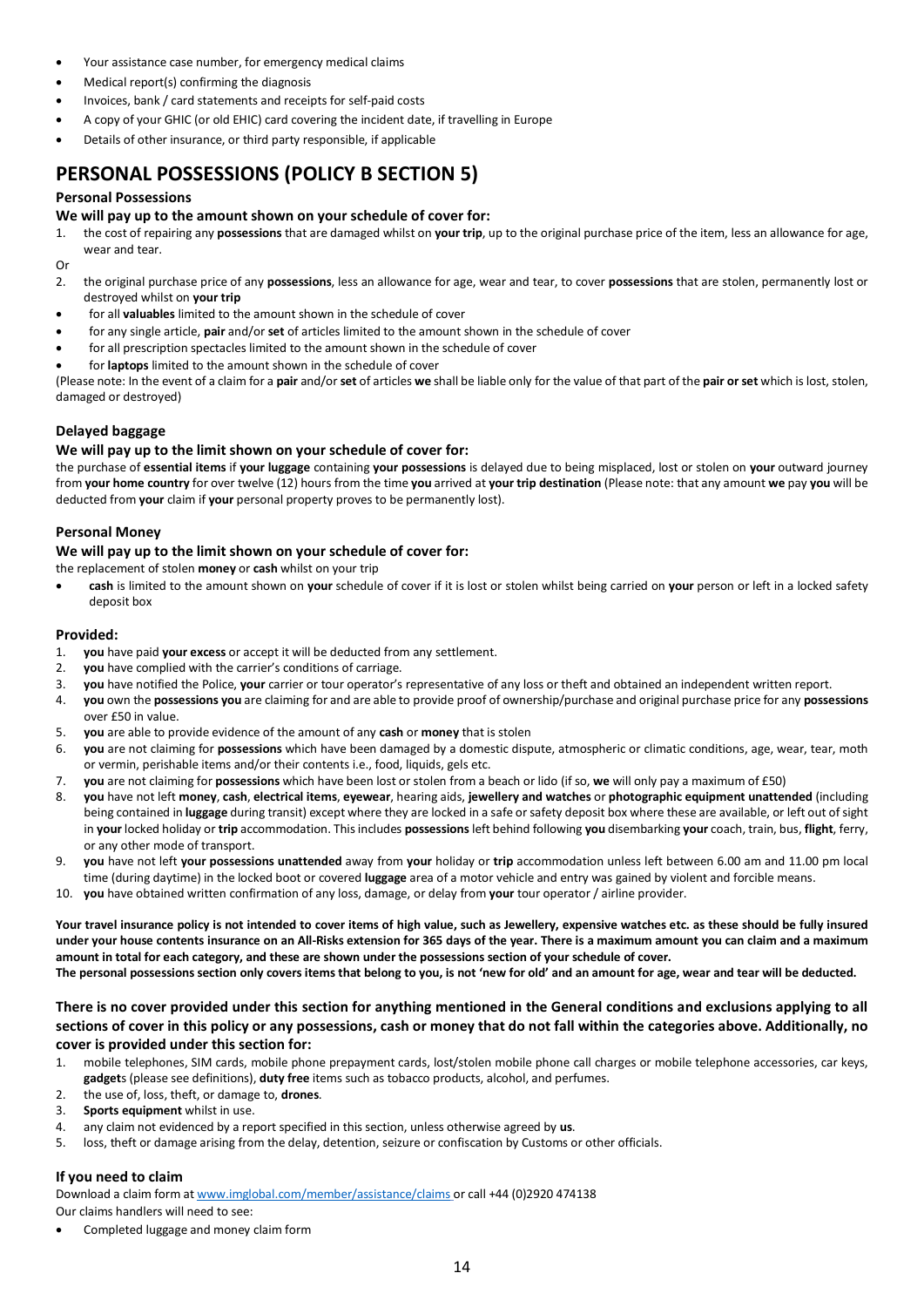- Booking invoice(s) for the **trip**
- Proof of ownership / purchase for the **possessions** claimed
- Damaged**:** Estimate for repair, or proof that the **possession** is beyond repair or destroyed
- Loss or theft: Official written loss, theft or damage report, from police in resort, carrier and / or tour operator's representative obtained within 24 hours of the incident being noticed by **you**.
- Delayed, loss or damage (checked-in baggage): Property Irregularity Report (PIR) or equivalent obtained within 24 hours of the incident, and if applicable the carrier's written confirmation the **possessions** are permanently lost
- Delayed, loss or damage (checked-in baggage): Tickets and luggage tags
- Delayed, loss or damage (checked-in baggage): Evidence from the carrier of any compensation or reimbursement issued to **you** towards **your** losses
- Delayed: Invoices and receipts for **essential items** purchased in resort
- Delayed: Evidence of the date and time **your possessions** were returned to **you**
- Personal money: Evidence of the original amount exchanged for **your** trip, by way of currency exchange receipts, withdrawal slips etc.
- Personal money: Evidence of funds used to continue with **your** trip, including bank / card statements, withdrawals slip(s) etc
- Details of other insurance, or third party responsible, if applicable

### **For damaged items:**

Keep damaged possessions in case we ask for them. If requested, they will need to be sent to: Travel Claims Team, 3rd Floor, Fitzalan House, Fitzalan Court, Cardiff CF24 0EL. **We** will not cover the postage cost applicable.

**Any possessions with a purchase price over £50 must be supported by original proof of ownership or purchase. An individual limit of £50 will apply to each possession not supported, with an overall limit of £150 for all such possessions.**

# **LOSS OF PASSPORT AND TRAVEL DOCUMENTS (POLICY B SECTION 6)**

### **We will pay up to the amount shown in the schedule of cover for:**

- 1. the cost of an emergency travel document or replacement **travel document** on **your trip**.
- 2. the necessary costs of collecting **your** emergency or replacement **travel document** on **your trip.**
- if during **your** trip abroad your **travel documents** are lost, stollen or damaged beyond use

### **Provided:**

- 1. **you** have paid **your excess** or accept it will be deducted from any settlement**.**
- 2. **you** are not claiming for **travel documents** which have been damaged by a domestic dispute, atmospheric or climatic conditions, age, wear, tear, moth or vermin, perishable items and/or their contents i.e., food, liquids, gels etc.
- 3. **you** are not claiming for t**ravel documents** which have been lost or stolen from a beach or lido (if so, **we** will only pay a maximum of £50).
- 4. **you** have not left **your travel documents unattended** (including being contained in **luggage** during transit) except where they are locked in a safe or safety deposit box where these are available or left out of sight in **your** locked holiday or **trip** accommodation. This includes **travel documents** left behind following **you** disembarking **your** coach, train, bus, **flight**, ferry, or any other mode of transport.
- 5. **you** have not left **your travel documents unattended** away from **your** holiday or **trip** accommodation unless left between 6.00 am and 11.00 pm local time (during daytime) in the locked boot or covered **luggage** area of a motor vehicle and entry was gained by violent and forcible means.
- 6. **you** are not claiming for any costs incurred before departure or after **you** return **home** or any costs which are due to any errors or omissions on **your travel documents** or **money** exchange.
- 7. **you** are not claiming for any missed travel or accommodation arrangements as a result of **your** passport being lost, stolen or damaged.

### **There is no cover provided under this section for anything mentioned in the General conditions and exclusions applying to all sections of cover in this policy. Additionally, no cover is provided under this section for:**

- 1. any financial loss suffered as a result of **travel documents** being lost or stolen.
- 2. the cost of a new **travel documents** upon **your** return to the **United Kingdom**, **Channel Islands**, Isle of Man or **BFPO**.

### **If you need to claim:**

Download a claim form a[t www.imglobal.com/member/assistance/claims](http://www.imglobal.com/member/assistance/claims) or cal**l +44 (0)2920 474138**

- Our claims handlers will need to see:
- Completed claim form
- Booking invoice(s) for the **trip**
- Loss or theft: Official loss, theft or damage written report, from the police in resort, carrier and / or tour operator's representative obtained within 24 hours of the incident being noticed by **you**
- Documents from the Consulate / Embassy, airline or travel provider where **you** obtained the emergency travel document
- Invoices, bank / card statements and receipts for transport and accommodation costs to obtain the emergency travel document
- Invoices, bank / card statements and receipts for the cost of the emergency travel document
- Details of other insurance, or third party responsible, if applicable.

# **PERSONAL LIABILITY (POLICY B SECTION 7)**

# **We will pay up to the amount shown in the schedule of cover for:**

- 1. an event occurring during the period of this insurance that **you** are legally liable to pay that relates to an incident caused directly or indirectly by **you** and that results in:
	- **accidental bodily injury** of any person.
	- loss of, or damage to, property that does not belong to **you** or any member of **your family** and is neither in **your** charge or control nor under the charge or control of any member of **your family**, **household** or employee or anyone in **your** service.
	- loss of, or damage to **your** temporary holiday accommodation that does not belong to **you**, or any member of **your family**, **household** or employee or anyone in **your** service up to the amount shown in the schedule of benefit.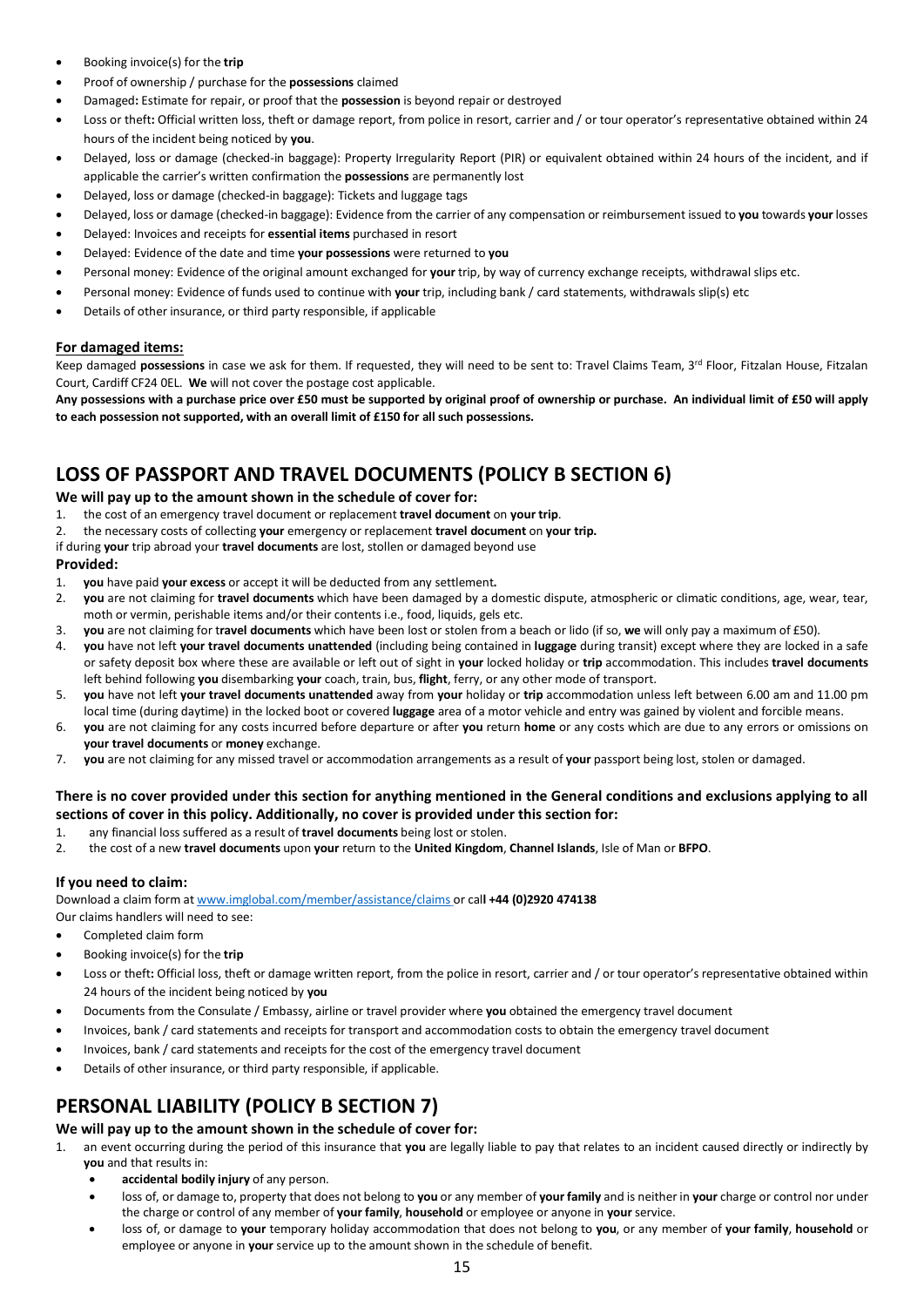# **Provided:**

- 1. **you** have paid **your excess** or accept it will be deducted from any settlement.
- 2. liability for loss of, or damage to, property or **accidental bodily injury** is not caused or suffered by:
	- **your** own employment, profession or business or anyone who is under a contract of service with **you**, acting as a carer, whether paid or not, or any member of **your family** or **travelling companion** or is caused by the work **you** or any member of **your family** or **travelling companion** employ them to do.
	- **your** ownership, care, custody, or control of any animal.
- 3. compensation or any other costs are not caused by accidents involving **your** ownership, possession, or control of any: land or building or their use either by or on **your** behalf other than **your** temporary **trip** accommodation, ownership or use of aircraft, horse-drawn or mechanical/**motorised vehicle**s (other than wheelchairs, electric wheelchairs or mobility scooters), bicycles, vessels (other than rowing boats, punts or canoes), animals, or firearms.

**This section does not cover any claim resulting from the ownership or use of motorised vehicles. You need to take out separate motor insurance or other cover if you intend to drive a car or use any other motorised vehicle during your trip**

### **There is no cover provided under this section for anything mentioned in the General conditions and exclusions applying to all sections of cover in this policy. Additionally, no cover is provided under this section for:**

- 1. **accidental bodily injury** suffered by **you** or any member of **your family** or any event caused by any deliberate or reckless act or omission by **you** or a member of **your family**.
- 2. claims where an indemnity is provided under any other insurance or where it falls on **you** by agreement and would not have done if such agreement did not exist. i.e., rental disclaimer.
- 3. racing of any kind.

# **If you need to claim:**

**Never admit responsibility to anyone, regardless of what happens, and do not agree to pay for any damages, repair costs or compensation without our authority to do so. If you do, this may invalidate your claim.**

Download a claim form a[t www.imglobal.com/member/assistance/claims](http://www.imglobal.com/member/assistance/claims) or call **+44 (0)2920 474138** Our claims handlers will need to see:

- Completed Personal Liability claim form
- Booking invoice(s) for the **trip**
- Detailed explanation of the circumstances, confirming the location, time of day and exactly what happened. This may also need to include a sketch of the location before and after the incident concerned
- Full contact details of any witnesses
- Full contact details of any responsible third party, including their insurance details, if known
- Official reports detailing the accident
- Details of other insurance, if applicable

Given the sensitive nature of these claims, we are happy to receive basic details of what happened with **your** claim form and then let **you** know exactly what is needed to support the claim.

# **LEGAL EXPENSES (POLICY B SECTION 8)**

**We will pay up to the amount shown in the schedule of cover and for thirty (30) minutes legal advice on the telephone for:**

1. legal costs and expenses incurred in pursuing claims for compensation and damages due to **your** death or personal injury whilst on the **trip** 2. enquires relating to **your** insured **trip.**

# **Provided:**

- 1. **you** accept that **your** legal expenses indemnity is paid as a loan for all persons insured to take legal action for compensation as a result of **your**  death, **illness** or injury during **your** journey. **You** must pay this loan back to **us** out of any compensation **you** receive.
- 2. legal proceedings in the USA or Canada follow the contingency fee system operating in North America.
- 3. **you** are not pursuing a claim against a carrier, travel agent, tour operator, tour organiser, the insurers or their agents or the claims office.
- 4. **we** believe that **you** are likely to obtain a reasonable settlement.
- 5. the costs cannot be considered under an arbitration scheme or a complaints procedure.
- 6. **you** are not claiming against another insured person who is a member of **your family**, a friend or **travelling companion**, whether insured by **us** or another provider.
- **7.** the claim is not due to damage to any mechanical/**motorised vehicle.**
- 8. the claim is not pursued in more than one country.
- 9. the claim is reported to **us** and/or **our** appointed representative within three (3) months after the incident which led to the claim.
- 10. **you** take all reasonable steps to keep any costs as low as possible.
- 11. any costs do not relate to fines or damages awarded to punish the person responsible rather than to compensate for any losses.

### **There is no cover provided under this section for anything mentioned in the General conditions and exclusions applying to all sections of cover in this policy.**

For Legal Expenses Penningtons Manches Cooper LLP is **our** appointed representative due to its expertise in travel law. They are regularly audited by **us**  and maintain the highest levels of customer service. They also have delegated authority to act which means **your** claim is likely to proceed much quicker. Because of the relationship between **us** and Penningtons Manches Cooper LLP **we** are able to address any concerns which may arise in a way which is simply not possible with another firm.

- 1. If **we** accept **your** claim, **we** will appoint Penningtons Manches Cooper LLP to pursue the claim on **your** behalf.
- 2. **We** may, at **our** discretion, agree to instruct an alternative firm, either at the point of issuing proceedings, or if there is a conflict of interest
- 3. **We** will only agree to the instruction of an alternative firm, at the point of issuing proceedings, or if there is a conflict of interest, if that firm also agrees to act in line with **our** terms of appointment.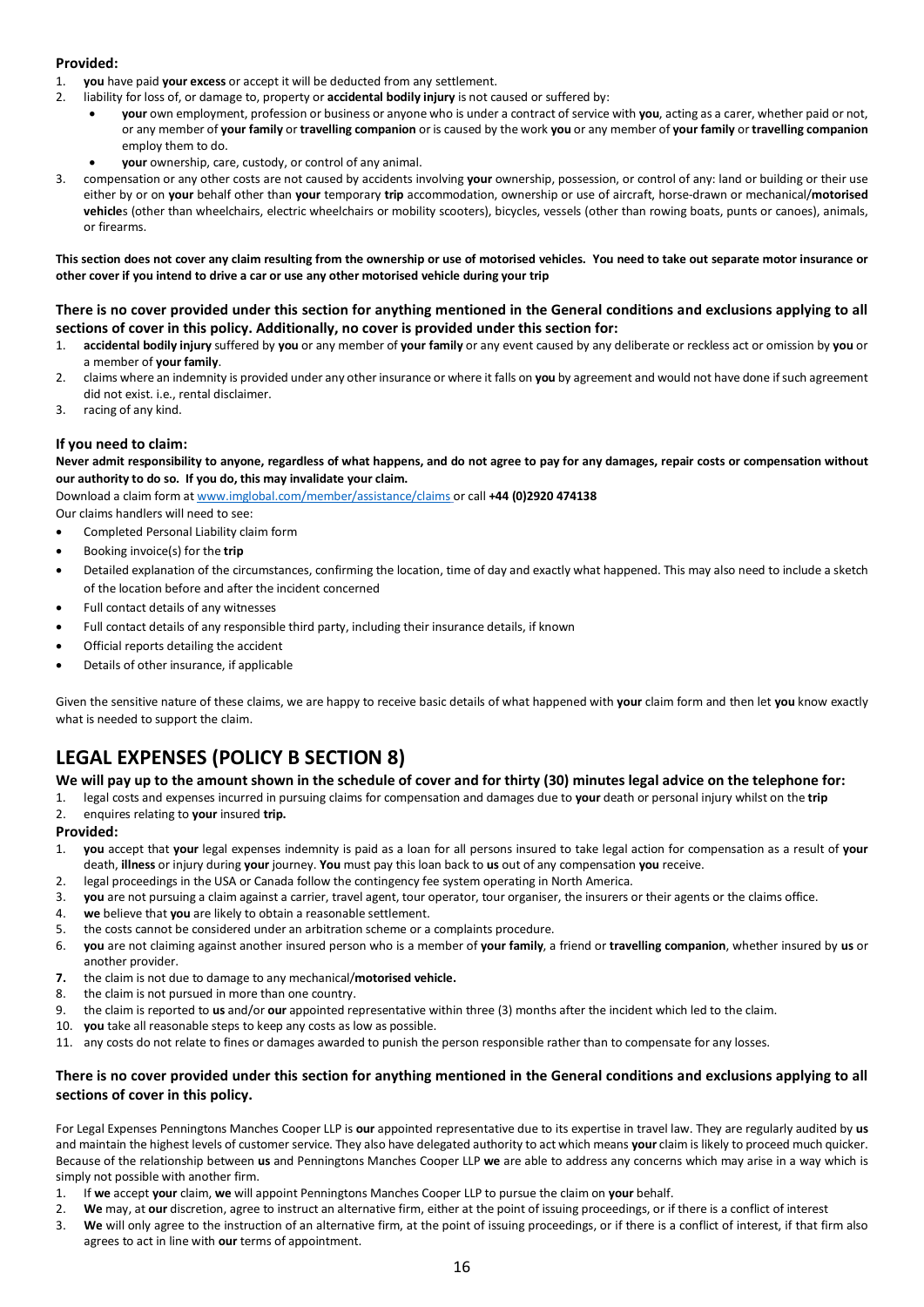4. Where a claim occurs, **you** will supply any reports or information and proof to Penningtons Manches Cooper LLP, **us** and the claims office as may be required. Any legal expenses incurred without Penningtons Manches Cooper LLP, **our** or that of the claim's office prior authorisation will not be paid. **We** will settle all claims under the law of the country that **you** live in within the **United Kingdom**, **Channel Islands** or Isle of Man unless **we** agree otherwise with **you.**

# **If you need to claim:**

If **you** have an accident abroad and require legal advice **you** should contact: Penningtons Manches Cooper LLP 31 Chertsey Street, Guildford, Surrey, GU1 4HD They will arrange for up to thirty minutes of free advice to be given to **you** by a lawyer. To obtain this service **you** should telephone: +44 (0)1483 411 499 Opening Hours Monday-Friday 9am-5pm (GMT)

# **CATASTROPHE (POLICY B SECTION 9)**

# **We will pay up to the amount shown in the schedule of cover for:**

reasonable additional costs of travel and accommodation within a twenty (20) mile radius, to the same standard as those on **your** booking, to enable **you** to continue **your trip** close to that originally booked if the pre-booked accommodation has been damaged by fire, flood, earthquake, storm, lightning, explosion, or hurricane.

### **Provided:**

- 1. **you** are able to provide evidence of the necessity to make alternative travel arrangements.
- 2. **You** are not claiming due to a **known event.**
- 3. **your** trip is not within the **United Kingdom**, **Channel Islands** or Isle of Man.
- 4. **your** trip is not part of a tour operator's **package holiday.**

# **There is no cover provided under this section for anything mentioned in the General conditions and exclusions applying to all sections of cover in this policy. Additionally, no cover is provided under this section for:**

- 1. any amounts recoverable from any other source.
- 2. **your** reluctance or unwillingness to travel or to continue with **your** original **trip** when official directives from the local or national authority state it is acceptable to do so.
- 3. any cost or expense payable by or recoverable from the tour organiser, airline, hotel, or other provider of services.
- 4. alternative transport **home** missed **flight**s/connections, food, drink, telephone calls or any other loss specified in this policy.
- 5. any claim where the fire, flood, earthquake, storm, lightning, explosion, or hurricane had already happened before **you** left **home.**
- 6. any claim as a result of any epidemic or pandemic as declared by the World Health Organisation (WHO).
- 7. any claim due to FCDO, government or local advice relating to any infectious disease including Covid-19.

# **If you need to claim:**

Download a claim form a[t www.imglobal.com/member/assistance/claims](http://www.imglobal.com/member/assistance/claims) or call +44 (0)2920 474138

Our claims handlers will need to see:

- Completed travel delay/missed departure claim form
- Booking invoice(s) for the **trip**
- Evidence from official sources confirming the reason **you** need to find alternative accommodation and the date on which this instruction was issued to **you**
- Invoices, bank / card statements and receipts for the additional costs incurred
- Details of other insurance, or third party responsible, if applicable

# **HIJACK (POLICY B SECTION 10)**

# **We will pay up to the amount shown in the schedule of cover for:**

each full 24-hour period you are confined as a result of hijack

**Provided:**

**you** have obtained confirmation from the airline, carrier or their handling agents confirming period of confinement.

### **There is no cover provided under this section for anything mentioned in the General conditions and exclusions applying to all sections of cover in this policy. Additionally, no cover is provided under this section for:**

- 1. any claim where **you** are unable to provide **us** with proof of the incident, i.e., Police / authorities / medical report.
- 2. any claim where **you** are attacked or confined as a result of **your** illegal activity or reckless behaviour.

# **If you need to claim:**

Download a claim form a[t www.imglobal.com/member/assistance/claims](http://www.imglobal.com/member/assistance/claims) or call +44 (0)2920 474138 Our claims handlers will need to see:

- Completed travel delay/missed departure claim form
- Booking invoice(s) for the **trip**
- Evidence from official sources, including any carrier involved, of the date of the incident and how long you were confined
- Details of other insurance, or third party responsible, if applicable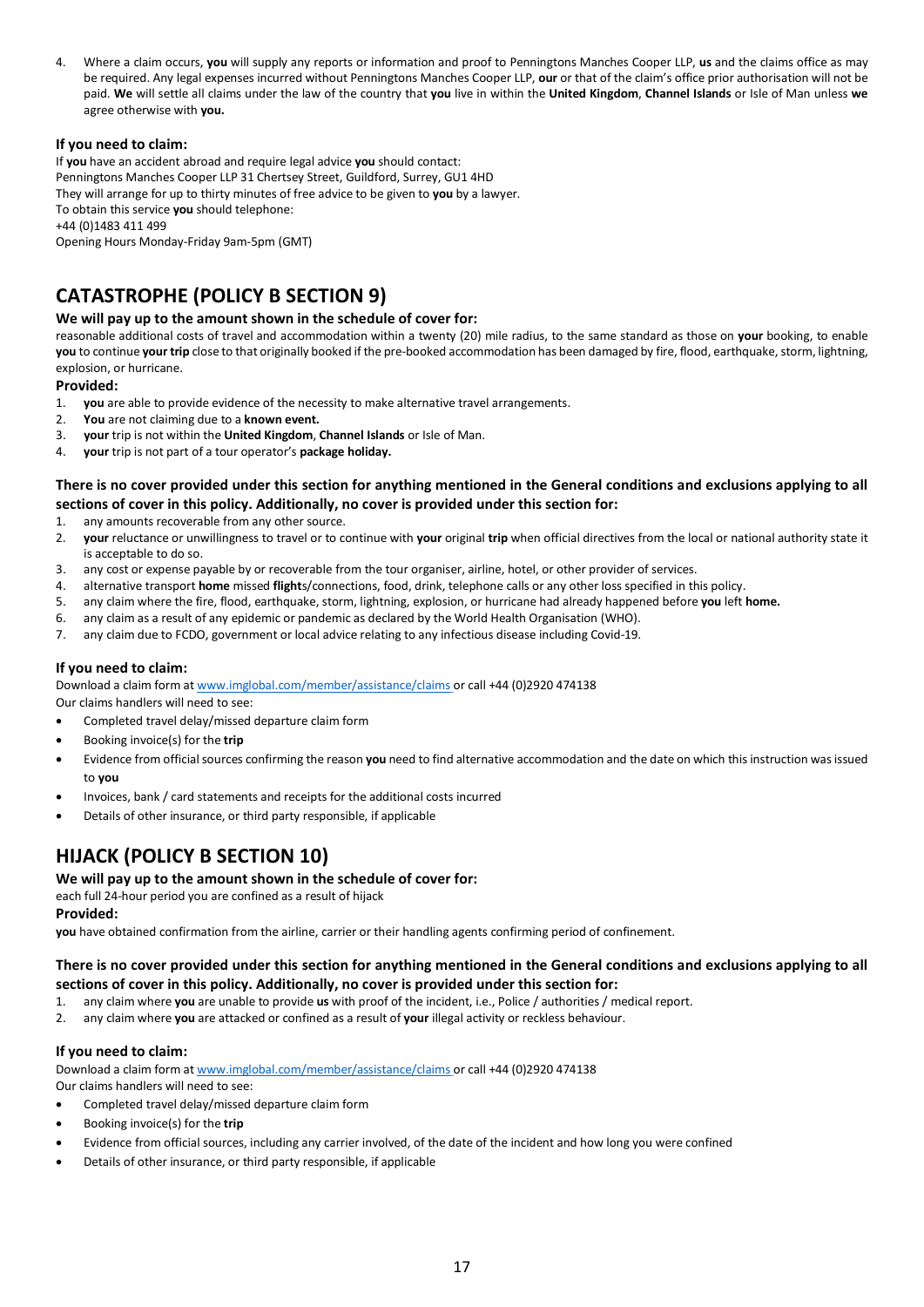# **KENNEL AND CATTERY EXPENSES (POLICY B SECTION 11)**

**We will pay up to the amount shown in the schedule of cover for:**<br>1. any additional kennel or cattery fees for each full period of 12 hours that

1. any additional kennel or cattery fees for each full period of 12 hours that you are delayed following the delayed arrival in the UK, Channel Islands,<br>Isle of Man or BFPO of your pre-booked flight, train, coach or sea tr

2. any additional kennel or cattery fees for each full period of 12 hours that **you** are unable to return home due to **your illness**.

**Provided**: you have obtained written confirmation from the airline, carrier, or their handling agents of the period of delay or have contacted **our** 24/7 assistance team about **your** medical claim.

#### **There is no cover provided under this section for anything mentioned in the General conditions and exclusions applying to all sections of cover in the main policy wording. Additionally, no cover is provided under this section for:** any claim where **you** are unable to provide **us** with proof of the incident.

## **If you need to claim:**

Download a claim form at www.imglobal.com/member/assistance/claims or call +44 (0)2920 474138

- Our claims handlers will need to see:
- Completed claim form
- Booking invoice(s) for each part of the **trip**
- Delay: Carrier's letter showing the scheduled and actual departure dates and times, and exact reason for the delay
- **Illness**: Medical certificate in **your** claim form completed and stamped by **your** General Practitioner confirming the **illness** that led to the delay
- Invoices, bank / card statements and receipts for additional costs **you** incurred
- Details of other insurance, or third party responsible, if applicable

# **WINTERSPORTS EXTENSION (POLICY B) on payment of additional premium**

Upon payment of an additional premium for **wintersports**, **your** policy will cover **wintersports** – (**on piste** Skiing, snowboarding, ice skating, big foot skiing, cross country / Nordic skiing, dry slope skiing, sledging, snowmobiling, snow kiting and snow shoeing, for leisure purposes only and not participating in any timed, competitive or **off piste**/specialist ski/snow board activities) for the entire duration of **your** Single Trip policy or for 24 days in total on **your** Annual Multi Trip policy. When participating in **wintersports** the appropriate clothing, including crash helmets, must be worn, and any activities undertaken match the level of experience **you** have in that sport (e.g., if **you** are an amateur skier do not undertake a black run).

**Off piste** and more specialist **wintersports** cover will require the **Sports and hazardous activities** cover extension. See the **Sports and hazardous activities** section in the main wording to see what activities can be covered on payment of an additional premium and contact **your** issuing agent to see if **we** can add them to **your** cover.

### **Ski equipment**

# **We will pay up to the amount shown in the schedule of cover for:**

1. the cost of repairing **Ski equipment** that is damaged whilst on y**our trip**, up to the original purchase price of the **Ski equipment**, less an allowance for age, wear, and tear.

Or

- 2. the original purchase price of the **Ski equipment**, less an allowance for age, wear and tear, to cover **Ski equipment** that is stolen, permanently lost or destroyed on **your trip**.
- for any single article, **pair** and/or **set** of articles limited to the amount shown in the schedule of cover

# **Ski Hire**

# **We will pay up to the amount shown in the schedule of cover for:**

the cost of hiring replacement **ski equipment** if **your ski equipment** is delayed due to being misplaced, lost, or stolen on **your** outward journey for over 12 hours from the time **you** arrived at **your trip destination**.

### **Provided:**

- 1. **you** have paid **your excess** or accept it will be deducted from any settlement.
- 2. **you** have complied with the carrier's conditions of carriage.
- 3. **you** have notified the Police, **your** carrier or tour operator's representative of any loss or theft and obtained an independent written report.
- 4. **you** own the **Ski equipment you** are claiming for and can provide proof of ownership/purchase and original purchase price for any **Ski equipment** over £50 in value.
- 5. **you** are not claiming for **Ski equipment** which have been damaged by a domestic dispute, atmospheric or climatic conditions, age, wear, tear, moth or vermin, perishable items and/or their contents i.e., food, liquids, gels etc.
- 6. **you** have not left **your Ski equipment unattended** away from **your** holiday or **trip** accommodation unless left between 6.00 am and 11.00 pm local time (during daytime) in the locked boot or covered **luggage** area of a motor vehicle and entry was gained by violent and forcible means.
- 7. **you** have obtained written confirmation of any loss, damage, or delay from **your** tour operator / airline provider.

# **Ski Pack**

# **We will pay up to the amount shown in the schedule of cover for**

the unused portion of **your Ski Pack** costs paid for or contracted to be paid for before **your trip** commenced if you are unable to use the **ski pack** facilities because of **your** serious injury or **illness** occurring during the **trip**.

### **Provided:**

- 1. **you** have not **curtailed your trip** and are certified by a medical practitioner in the resort as being unable to ski and written confirmation is obtained.
- 2. there is written confirmation that no refund is available for the unused **Ski Pack** by **your** tour operator's or the ski resorts representative.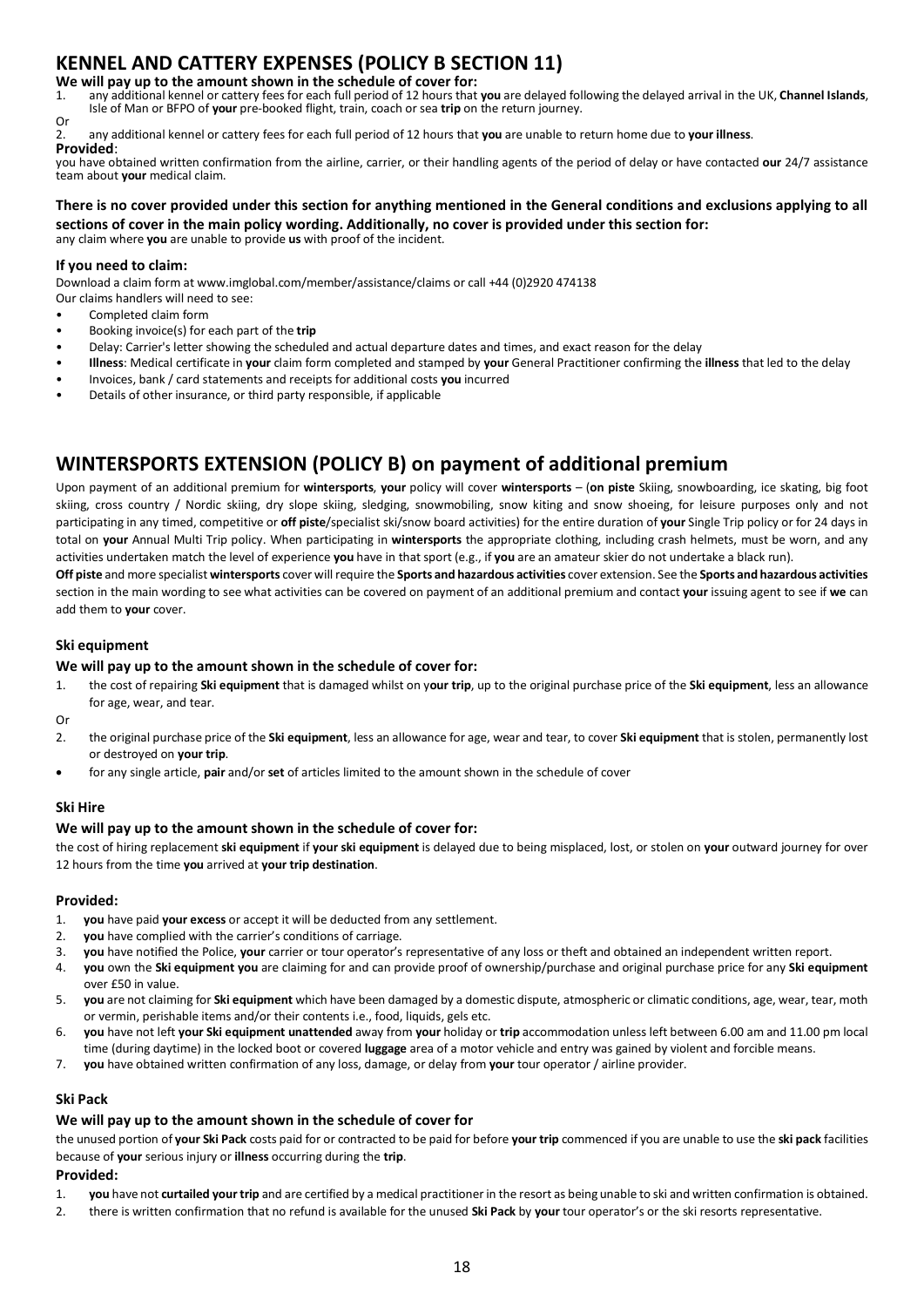# **Piste Closure**

### **We will pay up to the amount shown in the schedule of cover if**

you are unable to ski because your resort stays closed, for more than 24 hours, due to the lack of snow in **your** resort.

### **Provided**:

- 1. **you** are skiing north of the earth's equator between 1st January and 30th April, or south of the earth's equator between 1st June and 31st October and the ski resort is higher than 1600 metres above sea level.
- **2.** the lack of snow conditions are not public knowledge prior to the start of **your trip.**
- 3. **you** have obtained a letter from **your** tour operator/transport provider or ski resort representative stating the reason for closure, the date, time of the closure and the date and time it re-opened.
- 4. it does not exceed the pre-booked period of insurance of **your trip**

### **Avalanche Closure**

### **We will pay up to the amount shown in the schedule of cover for**

reasonable extra travel and accommodation expenses for each full 24 hours that you are delayed from **your** arrival at, or departure from, **your** resort, more than 24 hours, due to avalanche, landslide or landslip.

### **Provided:**

- 1. that **your** tour operator does not pay for your extra travel and accommodation costs.
- 2. that **you** have not received compensation from someone or somewhere else, if you have this will be deducted from **your** claim.

**The ski equipment cover only covers ski equipment listed under the ski equipment definition that belongs to you, is not 'new for old' and an amount for age, wear, and tear will be deducted.**

**There is no cover provided under this section for anything mentioned in the General conditions and exclusions applying to all sections of cover in the main policy wording or any ski equipment**, **that does not fall within the categories above. Additionally, no cover is provided under this extension for:**

- 1. any claim if **your** tour operator has compensated, offered, or provided travel, alternative transport and/or accommodation to an alternative resort.
- 2. any claim not evidenced by a report specified in this section, unless otherwise agreed by **us**.
- 3. for the **excess** shown in the schedule of cover and limits per **insured person**.
- 4. for claims that are not confirmed as medically necessary by the emergency assistance company and where a medical certificate has not been obtained from the attending medical practitioner abroad confirming that **you** are unable to ski and unable to use the **ski pack** facilities.
- 5. for claims where **you** have not obtained confirmation of resort closure from the local representative.
- 6. for claims where not all skiing facilities are totally closed.
- 7. for claims where the snow conditions are known or are public knowledge at the time of effecting this insurance.
- 8. claims where **you** have not obtained a written statement from the appropriate authority confirming the reason for the delay and how long it lasted.

### **If you need to Claim:**

Download a claim form a[t www.imglobal.com/member/assistance/claims](https://nam10.safelinks.protection.outlook.com/?url=https%3A%2F%2Fwww.imglobal.com%2Fmember%2Fassistance%2Fclaims&data=04%7C01%7CWendy.King%40imglobal.com%7Cf7ff4e91a01c4ae0099008d955d04dfd%7C865a2c117f4c4acdb8d8d44cac7ba4a7%7C0%7C0%7C637635175433151889%7CUnknown%7CTWFpbGZsb3d8eyJWIjoiMC4wLjAwMDAiLCJQIjoiV2luMzIiLCJBTiI6Ik1haWwiLCJXVCI6Mn0%3D%7C1000&sdata=3CvLmYNM6gg2vmJ5eYYvHtolMcwy9VOIYyTdH6r3TwU%3D&reserved=0) or call +44 (0)2920 474138

Our claims handlers will need to see:

- Completed claim form
- Booking invoice(s) for the **trip**
- Proof of ownership / purchase for the **Ski equipment** claimed
- Damaged**:** Estimate for repair, or proof that the **Ski equipment** is beyond repair or destroyed
- Loss or theft: Official loss, theft or damage written report, from the police in resort, carrier and / or tour operator's representative obtained within 24 hours of the incident being noticed by **you**.
- Delayed, loss or damage (checked-in baggage): Property Irregularity Report (PIR) or equivalent obtained within 24 hours of the incident, and if applicable the carrier's written confirmation the items are permanently lost
- Delayed, loss or damage (checked-in baggage): Tickets and luggage tags
- Delayed, loss or damage (checked-in baggage): Evidence from the carrier of any compensation or reimbursement issued to you towards your losses
- Delayed: Invoices and receipts for **essential items** purchased in resort
- Delayed: Evidence of the date and time **your** baggage was returned to **you**
- **Ski pack:** Medical report confirming when **you** became medically unfit to ski
- **Ski pack:** Evidence of all prepaid **ski pack** costs
- Piste closure: Documentation from the ski resort confirming the lack of snow & the dates their piste was closed
- Details of other insurance, or third party responsible, if applicable
- Damaged: Keep damaged items in case **we** ask for them. If requested, they will need to be sent to: Travel Claims Team, 3rd Floor, Fitzalan House, Fitzalan Court, Cardiff CF24 0EL. **We** will not cover the postage cost applicable

### **Any item with a purchase price over £50 must be supported by original proof of ownership or purchase. An individual limit of £50 will apply to each item not supported, with an overall limit of £150 for all such items**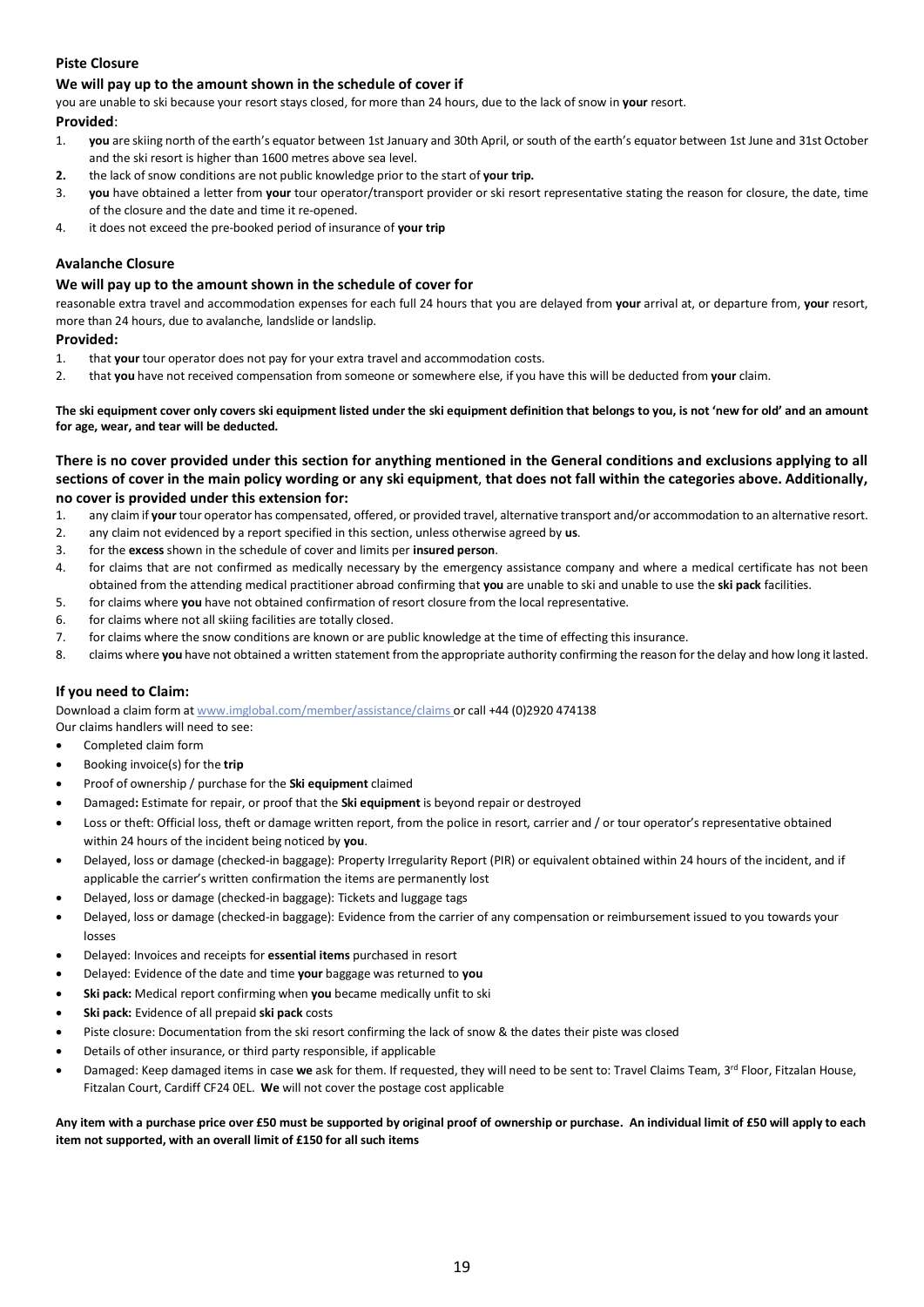# **SPORTS AND HAZARDOUS ACTIVITIES**

**You** are not covered for taking part in any **Sports and hazardous activities** unless it is listed below, and unless **you** have paid the required premium where appropriate. In respect of **Sports and hazardous activities** Categories B to C, the maximum age limit is 75. If **you** are going to take part in any sports or activities which may be considered dangerous or hazardous that is not detailed below, please contact **your** issuing agent who will see if **we** can provide cover.

### **Important note:**

- 1. Under the Personal Liability Section of this policy, **you** will not be covered whilst participating in any **Sports and hazardous activities** or anything caused directly or indirectly by **your** owning or using any firearms or weapons, animal, aircraft, **motorised vehicle**, boat and other watercraft, or any form of motorised leisure equipment, including jet skis and snowmobiles.
- 2. Under the Personal Accident Section of this policy, **you** will not be covered whilst participating in any **Sports and hazardous activities**.

For the purpose of **Sports and hazardous activities, sole purpose** shall mean taking part in any **Sports and hazardous activities** on more than 50% of the number of days of **your** booked **trip**.

#### **All Sports and hazardous activities are subject to the following endorsement:**

### **Sports and hazardous activities endorsement:**

The exclusion of **Sports and hazardous activities** in the General conditions and exclusions applying to all sections of cover is deleted in respect of cover under the **Curtailment** Section and Emergency Medical and **Repatriation** Expenses Section only for participation in the following **Sports and hazardous activities** on a non-professional (amateur) and recreational basis, provided that; **you** ensure the activity is adequately supervised, that appropriate safety equipment (such as protective headwear, life jackets etc.) are worn at all times and **you** do not participate in such **Sports and hazardous activities** for more than 90 days after the start date of your trip in any one **Period of Insurance**.

#### **Cover for the following activities that are considered to be Sports and hazardous activities is included at no extra premium provided they are incidental to the trip (not sole purpose) and for recreational purposes only, not for competitions or any professional activity:**

### **Category A**:

Aerobics, Angling/Fishing (Fresh Water), Archery, Badminton, Bamboo Rafting, Banana Boating, Baseball, Basketball, Beach Games, Biking on road only, Blade Skating, Board Sailing-**Inshore** only, Boating, Body Boarding- **Inshore** only, Boogie Boarding- **Inshore** only, Bowls, Canoeing, Catamaran Sailing-**Inshore** only, Clay Pigeon Shooting, Cricket, Croquet, Cross Country Running, Curling, Cycling (excluding off-road, BMX or Mountain Biking), Dancing, Darts, Dinghy Sailing, Disc Golf, Doughnut, Dragon Boat Racing, Fell walking up to 2000 metres, Fruit or Vegetable Picking (no higher than 3 metres), Glass Bottom Boats, Goalball, Golf, Handball, Hiking up to 2000 metres (excluding the use of picks, ropes and guides), Hobie Catting - **Inshore** only, Iceskating (rink only), Jet Boating - **Inshore** only, Jet Skiing - **Inshore** only, Jogging, Kayaking- **Inshore** only and up to white water grade 3, Kite Boarding, Kite Surfing, Korfball, Laser Tag, Low Ropes, Motorcycling up to 50cc (Excluding Quad biking and Motorcycle Touring), Netball, Non-Manual Labour – excluding Animal Sanctuary/Refuge work, Orienteering, Parascending (towed by boat), Pilates, Pony Trekking, Pool, Power Boating -**Inshore** only, Rackets, Racquet Ball, Rafting - Inshore only and up to white water grade 3, Rambling up to 2000 metres (excluding the use of picks, ropes and guides), Roller skating, Rounders, Rowing, Sail Boarding -**Inshore** only, Sailing- **Inshore**, Scuba diving (up to 18 metres, also see scuba diving endorsement in this policy), Sea Fishing (From Shore), Snooker, Snorkelling, Softball, Spinning, Squash, Surfing - **Inshore** only, Swimming - (Pool and **Beach swimming** within a marked area with a lifeguard only), Swimming off a boat (with a qualified supervisor in attendance i.e. a lifeguard), Swimming with dolphins, Sydney Harbour Bridge Climbing (Professional, organised and supervised), Table tennis, Tennis, Theme Parks, Trampolining, Trekking up to 2000 metres (excluding the use of picks, ropes or guides), Tubing, Tug of War, Volleyball, Wakeboarding, Walking up to 2000 metres (excluding the use of picks, ropes and guides), War games, Water Parks, Water Polo, Water-skiing – **Inshore** only and no jumping, Whale Watching, Windsurfing - **Inshore** only, Yachting (excluding crewing) - **Inshore** and Yoga.

**The following Category activities are not covered by this insurance unless an additional premium has been paid and the schedule of cover and limits shows the cover has been provided. If the additional premium has been paid, the activities are covered provided they are incidental to the trip (not sole purpose) and for recreational purposes only, not for competitions or any professional activity, and subject to the above endorsement:**

### **Category B:**

Provided you have paid the appropriate premium, you will be covered for all of the activities listed in Category A plus the following activities: -Animal/Camel/Elephant/Horse/Riding under 7 days, Breathing Observation Bubble (BOB) up to 18 metres, Bungee Jump , Charity Rallies (no racing) - Sole purpose of **trip** is covered, Cycle Touring - Sole purpose of **trip** is covered, Deep Sea Fishing -**Inshore** only, Dog Sledging, Fell Walking(between 2000 and 3000 metres altitude) - Sole purpose of **trip** is covered, Fencing, Flying a private plane or small aircraft, Flying as a passenger in a private or small aircraft, Football, Glacier Walking, Go Karting up to 250cc, Gorilla Trekking - Sole purpose of **trip** is covered, Gymnastics, Hiking between 2000 and 3000 metres altitude (excluding the use of picks, ropes and guides) - Sole purpose of **trip** is covered, Hockey - (Field), Hot Air Ballooning, Hydro Zorbing, Manual/Farm Work (ground level only no machinery - excluding Animal Sanctuary/Refuge work), Motorcycling (between 51cc – 125cc no racing) as a rider or passenger. When using the vehicle, either as a driver or passenger, a helmet must always be worn. The rider must hold an appropriate **UK** licence (Excluding Motorcycle Touring), Paint Balling, Passenger Sledge, Quad Biking (no racing) 125cc or under as a rider or passenger. When using the vehicle, either as a driver or passenger, a helmet must always be worn. The rider must hold an appropriate **UK** licence, Rambling between 2000 and 3000 metres altitude (excluding the use of picks, ropes and guides) - Sole purpose of **trip** is covered, Reindeer Sledge, Safari (**UK** booked and not involving use of firearms) - Sole purpose of **trip** is covered, Scuba Diving (between 18 and 30 metres, also see scuba diving endorsement in this policy), Sea Canoeing - **Inshore** only, Sea Kayaking -**Inshore** only, Soccer, Trekking between 2000 and 3000 metres altitude (excluding the use of picks, ropes and guides) - Sole purpose of trip is covered, White Water Canoeing (Grade 4), White Water Kayaking (Grade 4), White Water Rafting (Grade 4) and Wind Tunnel Flying.

### **Category C**:

Provided you have paid the appropriate premium, you will be covered for all of the activities listed in Categories A and B, plus the following activities: -Abseiling, Big Foot, Devil Karting, Dirt Boarding, Gaelic Football, Glacier Skiing, Gliding, Horse riding over 7 days (no Polo, Hunting or Jumping), Hurling, Ice Fishing, Ice Hockey - With full body protection, Kick Boxing (Training only), Lacrosse/Shinty, Manual Work (ground level only including the use of light hand held machinery), Marathon, Martial Arts (Training only), Motorcycling over 125cc. Must have a full Clean Licence and be over the age of 25 years as a rider or passenger. When using the vehicle, either as a driver or passenger, a helmet must always be worn (Excluding Quad biking and Motorcycle Touring), Octopush, **Off Piste** Skiing (with a professional guide/instructor within recognised resort areas), **Off Piste** Snowboarding (with a professional guide/instructor within recognised resort areas), Outdoor Endurance Events, River Tubing, Roller Hockey, Rugby, Sand Boarding, Sand Dune Surfing, Sand Skiing, Sand Yachting, Segway (Supervised, non-competitive), Shark Diving (Cage only), Skate Boarding, Ski Run Walking, Ski Yawing, Ski-Dooing, Skiing -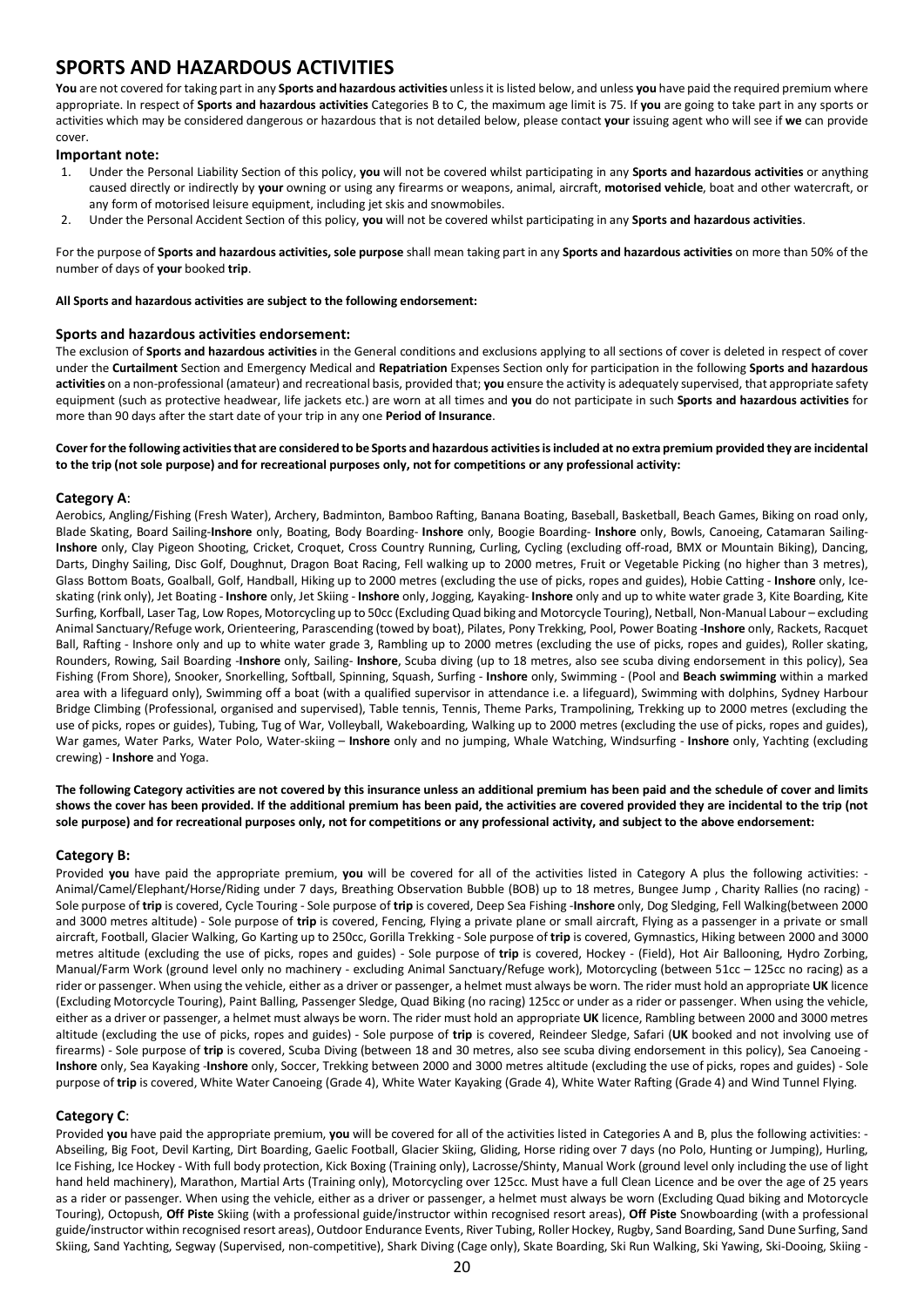Sole purpose of **trip** is covered, Skiing (Cross Country), Skiing (Dry Slope), Sledging, Snow Blading - Sole purpose of **trip** is covered, Snow Boarding - Sole purpose of **trip** is covered, Snow Bobbing, Snow Carting up to a 125cc, Snow Decking, Snow Go Karting, Snow Kiting, Snow Mobiling, Snow Parascending, Snow Scooting, Snow Shoe Walking, Snow Shoeing, Snow Tubing, Snow Zorbing, Snowboarding (Dry Slope), Snowcat Driving, Snowcat Skiing, Summer Tobogganing, **Open water swimming**, Swimming off a boat (Unsupervised and/ or no lifeguard), **Open water swimming** with Dolphins, Tobogganing, Tree Top Canopy Walking, Triathlon, Water Hockey, White Water Canoeing (Grade 5 to 6), White Water Kayaking (Grade 5 to 6), White Water Rafting (Grade 5 to 6), Yachting/Sailing (including crewing) –**Offshore** but within European waters only - Sole purpose of **trip** is covered, and Zip Lining.

#### **In addition to the Sports and Hazardous Activities endorsement Scuba diving is also subject to the following endorsement**

#### **Scuba diving endorsement**

Scuba diving to a maximum depth of eighteen (18) metres (see Category A) or thirty (30) metres (see category B) will be covered provided that **you** hold a British Sub Aqua Club (BSAC), Professional Association of Diving Instructors (PADI) or equivalent certificate of proficiency for the dive being undertaken or **you** are under the direct supervision of a qualified instructor; are diving with proper equipment and not contrary to BSAC codes of good practice; are not solo/cave/wreck diving, are not diving for hire or reward; are not diving within 24 hours of flying or flying within 24 hours of diving and are not suffering from any medical condition likely to impair **your** fitness to dive.

# **IF YOU NEED TO CLAIM**

If **you** require a claim form, please download the relevant claim form relating to your claim from the internet at:

[www.imglobal.com/member/assistance/claims](http://www.imglobal.com/member/assistance/claims) Alternatively, please advise **us** of the section of the insurance on which **you** want to claim under, along with the policy number and post to:

Travel Claims Team, 3rd Floor, Fitzalan House, Fitzalan Court, Cardiff CF24 0EL. Telephone: +44 (0)2920 474138

### **You need to:**

- 1. give **us** full details in writing of any incident that may result in a claim under any section of the policy at the earliest possible time.
- 2. provide all necessary information and assistance **we** may require at **your** own expense (including where necessary medical certification and details of **your** National Health number or equivalent and Private Medical Insurance).
- 3. pass any and all correspondence relating to outstanding medical bills to **us** with **your** claim form, or if received afterwards, send them on to **us**  quoting **your** claim reference number.
- 4. pass on to **us** immediately every writ, summons, legal process, or other communication in connection with the claim
- 5. provide full details of any House Contents and All Risks insurance policies **you** may have.
- 6. ensure that all claims are notified within 3 months of the incident occurring
- 7. not abandon any property to **us** or the claims office
- 8. not admit liability for any event or offering to make any payment without **our** prior written consent

#### **We will:**

- 1. make **your** policy void where a false declaration is made, or any claim is found to be fraudulent.
- 2. take over and deal with, in **your** name, the defence/settlement of any claim made under the policy.
- 3. subrogate against the responsible party and take proceedings in **your** name but at **our** expense to recover for **our** benefit the amount of any payment made under the policy.
- 4. obtain information from **your** medical records (with **your** permission) for the purpose of dealing with any medical claims. No personal information will be disclosed to any outside person or organisation without **your** prior approval.
- 5. only make claims payments by electronic BACS transfer, unless otherwise agreed by us.
- 6. pay a maximum of £80 for medical records/completion of a medical certificate.
- 7. cancel all benefits provided by this policy without refund of premium when a payment has been made for cancellation or **curtailment** of the **trip**.
- 8. not make any payment for any event that is covered by another insurance policy.
- 9. only pay a proportionate amount of the claim where there is other insurance in force covering the same risk and to require details of such other insurance.
- 10. settle all claims under the law of the country that **you** live in within the **United Kingdom**, **Channel Islands,** or Isle of Man unless **we** agree otherwise with **you**.
- 11. submit any disputes arising out of this contract to the exclusive jurisdiction of the courts of the country that **you** live in within the **United Kingdom**, **Channel Islands,** or Isle of Man

# **DATA PROTECTION – PERSONAL INFORMATION**

### **How Red Sands Insurance Company (Europe) Ltd and Ancile Insurance Group Ltd use your data:**

Red Sand Insurance Company (Europe) Limited ("Red Sands") holds **your** personal information in accordance with all applicable data protection laws. Red Sands are registered under the Data Protection Act in Gibraltar. Ancile Insurance Group ("Ancile") is registered under the Data Protection Act in the **United Kingdom**, number Z9640415.

# **Purpose of collection**

Both Red Sands and Ancile (together "**We**") collect, store and use **your** personal information in order to consider **your** application for insurance and to administer insurance services to **you**, including claims investigation and management, Underwriting, Complaint's handling, the detection and prevention of crime and customer service. **We** are committed to protecting and respecting **your** privacy in accordance with the current Data Protection Legislation ("Legislation") in **our** respective jurisdictions. This notice sets out the basis on which **We** will process any personal data that **We** collect from **you**, or that **you** provide to us. For the purposes of the Legislation, Red Sands will qualify as the Data Controller and Ancile will qualify as the Data Processor in relation to any personal data **you** supply to us. **We** may also use this information for secondary purposes related to the purposes listed above, such as offering **you** additional insurance or insurance-related products or services that **we** believe **you** might be interested in considering. This will always be done as permitted by the relevant Legislation.

### **Disclosure**

In conducting business, **we** may communicate **your** personal information to organisations to whom **we** may outsource certain functions or to associated companies to fulfil **your** insurance contract. Any such communication is performed with strict adherence to **our** Privacy Policy. **You** have various rights in relation to personal information that is held by us, including the right to request access to **your** personal information, the right to correct inaccurate personal information, or the right to request the deletion or suppression of personal information where this is not restricted by any conflicting legitimate interest.